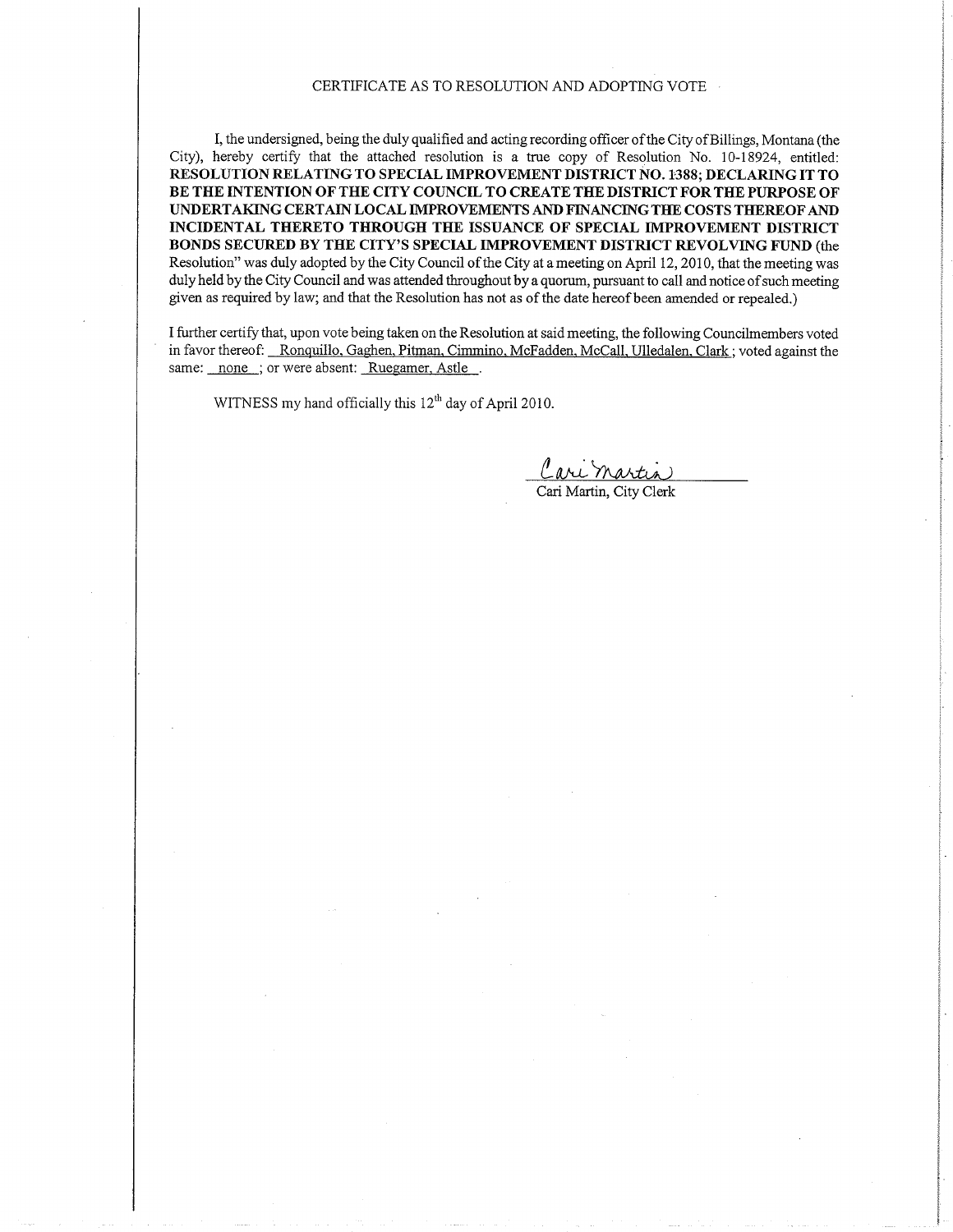#### RESOLUTION NO. IO-I8924

RESOLUTION RELATING TO SPECIAL MPROVEMENT DISTRICT NO. 1 <sup>3</sup>88; DECLARING IT TO BE THE INTENTION OF THE CITY COUNCIL TO CREATE THE DISTRICT FOR THE PURPOSE OF UNDERTAKING CERTAIN LOCAI IMPROVEMENTS AND FINANCING THE COSTS THEREOF AND INCIDENTAL THERETO THROUGH THE ISSUANCE OF SPECIAL IMPROVEMENT DISTRICT BONDS SECURED BY THE CITY'S SPECIAL IMPROVEMENT DISTRICT REVOLVING FUND

BE IT RESOLVED by the City Council of the City of Billings (the City), Montana, as follows:

Section 1. Proposed Improvements: Intention To Create District. The City proposes to undertake certain local Improvements (the "Improvements") to benefit certain property located in the City. The Improvements consist of the construction of Dorothy Lane, as more particularly described in Section 5. The total estimated costs of the Improvements are \$452,000.00. The costs of the lmprovements are to be paid by \$452,000.00 of Special Improvement District bonds hereinafter described. It is the intention of this Council to create and establish in the City under Montana Code Annotated, Title 7, Chapter 12, Parts 4l and 42, as amended, a Special Improvement District (the "District") for the purpose of financing costs of the Improvements and paying costs incidental thereto, including costs associated with the sale and the security of Special Improvement Diskict bonds drawn on the District (the "Bonds"), the creation and administration of the District, the funding of a deposit to the City's Special Improvement District Revolving Fund (the "Revolving Fund"). The total estimated costs of the Improvements, including such incidental costs, to be financed by the Bonds are \$452,000.00. The Bonds are to be payable from special assessments to be levied against property in the District, which property will be specially benefited by the Improvements.

Section 2. Number of District. The District, if the same shall be created and established, shall be known and designated as Special Improvement District No. 1388 of the City of Billings, Montana.

Section 3. Boundaries of District. The limits and boundaries of the District are depicted on a map attached as Exhibit A hereto (which is hereby incorporated herein and made a part hereof) and more particularly described on Exhibit B hereto (which is hereby incorporated herein and made a part hereof), which boundaries are designated and confirmed as the boundaries of the District. A listing of each of the properties in the District is shown on Exhibit F hereto (which are hereby incorporated herein and made a part hereof).

Section 4. Benefited Property. The District and territory included within the limits and boundaries described in Section 3 and as shown on Exhibits A, B, and F are hereby declared to be the Special Improvement District and the territory which will benefit and be benefited by the Improvements and will be assessed for the costs of the Improvements as described in Section 7.

Section 5. General Character of the Improvements. The general character of the Improvements, as shown in Exhibit E, is the construction of curb and gutter, street and storm drain improvements for Dorothy Lane.

Section 6. Engineer and Estimated Cost. The City of Billings - Public Works Department shall perform the design and construction administration for this project. The City Engineer's Office has estimated that the costs of the lmprovements, including all incidental costs, are \$452,000.00.

#### Section 7. Assessment Methods.

7.1. Property to be Assessed. All properties within the district are to be assessed for the costs of the Improvements, as specified herein. The costs of the Improvements shall be assessed against the property in the District benefiting from the Improvements based on the equal amount methods described in Section 7-12-4162.7-12-4163, M.C.A., as particulariy applied and set forth in this Section 7.

#### 7.1.1 Equal Amount Method.

Assessment #1 will include street and storm drain improvements to be constructed on Dorothy Lane between Bench Boulevard and Cottonwood Boulevard. The properties to be assessed for these improvements include: Celestial Subdivision, Lots 1,3 and 4; Celestial Subdivision Amended, Block 2, Lots 1,8,9,16,17 and 24; Dorothy Subdivision, Lots 4=9; Dorothy Subdivision Amended, Lots 10A and 10B; and Certificate of Survey Number 397 of Lot 3 of Dorothy Subdivision, Lots 3A-3E; as described in Part III. For the purposes of equitably apportioning special benefit to each parcel of land in the District, as above-mentioned, the Engineer has determined that each parcel of land,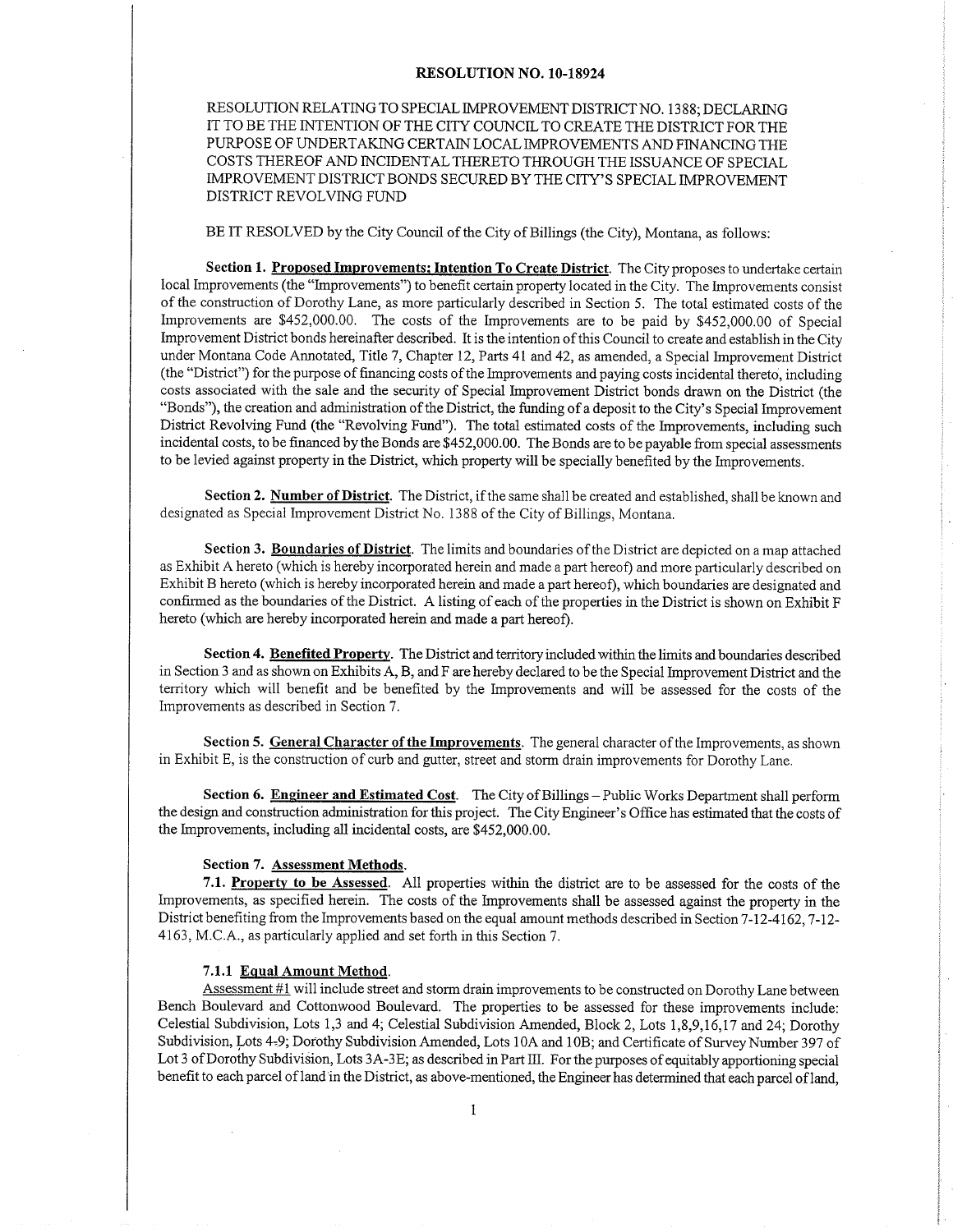receiving street and storm drain improvements, shall equallybear the costs of the improvements as set forth in Part III hereto to arrive at an equal cost for the street and storm drain improvements. The total estimated cost of Assessment #l is \$ 145,286.98 and shall be assessed against each parcel of land within the District, as above-mentioned, receiving street and storm drain improvements, on an equal amount basis based on the bid price to be received. The equal amount assessment is estimated to be \$7,489.02. Only Celestial Subdivision, Lots 1,3 and 4; Celestial Subdivision Amended, Block 2, Lots 1,8,9,16,17 and 24; Dorothy Subdivision, Lots 4-9; Dorothy Subdivision Amended, Lots 10A and 108; and Certificate of Survey Number 397 of Lot 3 of Dorothy Subdivision, Lots 3A-3E; as described in Part III, will be assessed for Assessment #i.

Assessment #3 wiil include drive approach improvements to be constructed on Dorothy Lane between Bench Boulevard and Cottonwood Boulevard. The properties to be assessed for these improvements include: Celestial Subdivision, Lots 1,3 and 4; Celestial Subdivision Amended, Block 2, Lots 1,8,9,16,17 and 24; Dorothy Subdivision, Lots 4-9; Dorothy Subdivision Amended, Lots 10A and 10B; and Certificate of Survey Number 397 of Lot 3 of Dorothy Subdivision, Lots 3A-3E; as described in Part III. For the purposes of equitably apportioning special benefit to each parcel of land in the District, as above-mentioned, the Engineer has determined that each parcel of land, receiving drive approach improvernents, shall equally bear the costs of the improvements as set forth in Part III hereto to arrive at an equal cost for the drive approach improvements. The total estimated cost of Assessment #3 is \$28,687.62 and shall be assessed against each parcel of land within the District, as above-mentioned, receiving drive approach improvements, on an equal amount basis based on the bid price to be received. The equal amount assessment is estimated to be \$2,390.64. Only Celestial Subdivision, Lots 1,3 and 4; Celestial Subdivision, Lots 1,3 and 4; Celestial Subdivision Amended, Block 2, Lots 1,8,9,16,17 and 24; Dorothy Subdivision, Lots 4-9; Dorothy Subdivision Amended, Lots 10A and 10B; and Certificate of Survey Number 397 of Lot 3 of Dorothy Subdivision, Lots 3A-3E; as described in Part IIL will be assessed for Assessment #3.

Assessment #4 will include street and storm drain improvements to be constructed on Dorothy Lanebetween Cottonwood Boulevard and Hawthome Lane. The properties to be assessed for these improvements include: Fritz Subdivision, Block 2, Lots 10-16; Fritz Subdivision, Block 3, Lots 7-12; Fritz Subdivision 2<sup>nd</sup> Amended, Block 4, Lots 6-10; Fritz Subdivision, Block 5, Lots 2-8; as described in Part III. For the purposes of equitably apportioning special benefit to each parcel of land in the District, as above-mentioned, the Engineer has determined that each parcel of land, receiving street and storm drain improvements, shall equallybear the costs of the improvements as set forth in Part III hereto to arrive at an equal cost for the street and storm drain improvements. The total estimated cost of Assessment #4 is \$158,847.11 and shall be assessed against each parcel of land within the District, as abovementioned, receiving street and storm drain improvements, on an equal amount basis based on the bid price to be received. The equal amount assessment is estimated to be \$6,353.88. Only Fritz Subdivision, Block 2, Lots 10-16; Fritz Subdivision, Block 3, Lots 7-12; Fritz Subdivision 2<sup>nd</sup> Amended, Block 4, Lots 6-10; Fritz Subdivision, Block 5, Lots 2-8; as described in Part III, will be assessed for Assessment #4.

Assessment #7 will include drive approach improvements to be constructed on Dorothy Lane between Cottonwood Boulevard and Hawthome Lane. The properties to be assessed for these improvements include: Fritz Subdivision, Block 2, Lots 10-16; Fritz Subdivision, Block 3, Lots 7-12; Fritz Subdivision 2<sup>nd</sup> Amended, Block 4, Lots 6-10; Fritz Subdivision, Block 5, Lots 2-8; as described in Part III. For the purposes ofequitably apportioning special benefit to each parcel of land in the District, as above-mentioned, the Engineer has determined that each parcel of land, receiving drive approach improvements, shall equally bear the costs of the improvements as set forth in Part III hereto to arrive at an equal cost for the drive approach improvements. The total estimated cost of Assessment #7 is 554,371.53 and shall be assessed against each parcel of land within the District, as above-mentioned, receiving drive approach improvements, on an equal amount basis based on the bid price to be received. The equal amount assessment is estimated to be \$3,883.68. Only Fritz Subdivision, Block 2, Lots 10-16; Fritz Subdivision, Block 3, Lots 7-12; Fritz Subdivision Amended, Block 4, Lots 6-10; Fritz Subdivision, Block 5, Lots 2-8; as described in Part III, will be assessed for Assessment #7.

#### 7.1.2 Linear Footage Method

Assessment #2 will include curb and gutter improvements to be constructed on Dorothy Lane befween Bench Boulevard and Cottonwood Boulevard. The properties to be assessed for these improvements include: Celestial Subdivision, Lots 1,3 and 4; Celestial Subdivision Amended, Block 2, Lots 1,8,9,16,17 and 24; Dorothy Subdivision, Lots 4-9; Dorothy Subdivision Amended, Lots 10A and 10B; and Certificate of Survey Number 397 of Lot 3 of Dorothy Subdivision, Lots 3A-3E; as described in Part III. For the purposes of being fair and equitable to each parcel of land in the District, as above-mentioned, the Engineer has determined that each parcel of land, receiving curb and gutter improvements shall bear the costs of only the improvements along their lot frontage as set forth in Part III hereto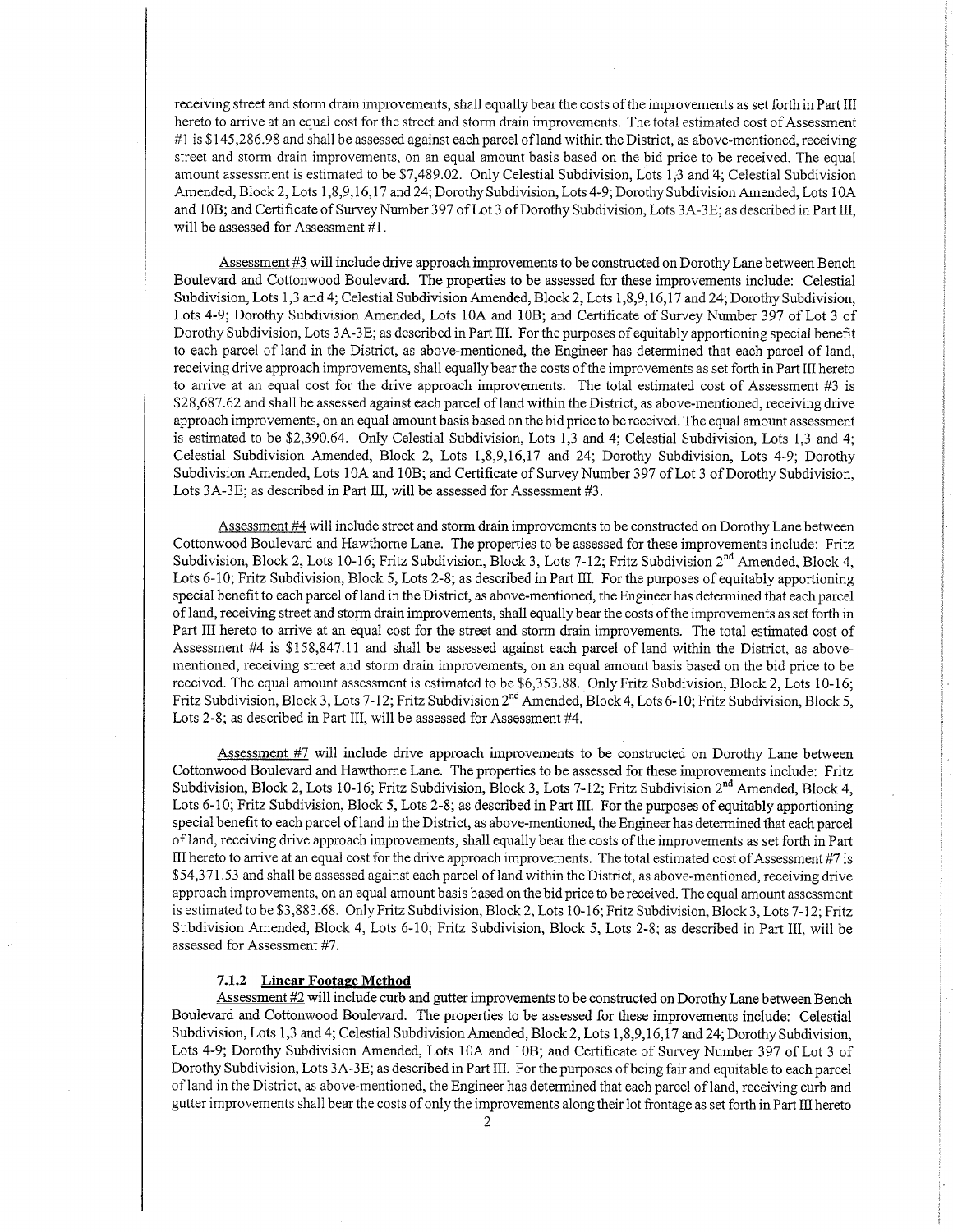to arrive at a lineal footage method for curb and gutter improvements. The total estimated cost of Assessment #2 is \$36,025.40 and shall be assessed against each parcel of land within the District, as above-mentioned, receiving curb and gutter improvements, on a lineal footage amount basis based on the bid price to be received. The lineal foot assessment is estimated to be \$19.68 per lineal foot. Only Celestial Subdivision, Lots 1,3 and 4; Celestial Subdivision Amended, Block 2, Lots 1,8,9,16,17 and 24; Dorothy Subdivision, Lots 4-9; Dorothy Subdivision Amended, Lots 10A and 10B; and Certificate of SurveyNumber 397 of Lot 3 of Dorothy Subdivision, Lots 3A-3E; as described in Part III, will be assessed for Assessment #2.

Assessment #5 will include curb and gutter improvements to be constructed on Dorothy Lane between Cottonwood Boulevard and Hawthorne Lane. The properties to be assessed for these improvements include: Fritz Subdivision, Block 2, Lots 10-16; Fritz Subdivision, Block 3, Lots 7-12; Fritz Subdivision 2<sup>nd</sup> Amended, Block 4, Lots 6-10; Fritz Subdivision, Block 5, Lots 2-8; as described in Part III. For the purposes of being fair and equitable to each parcel of land in the District, as above-mentioned, the Engineer has determined that each parcel of land, receiving curb and gutter improvements shall bear the costs of only the improvements along their lot frontage as set forth in Part III hereto to arrive at a lineal footage method for curb and gutter improvements. The total estimated cost of Assessment #5 is \$23,094.48 and shall be assessed against each parcel of land within the District, as above-mentioned, receiving curb and gutter improvements, on a lineal footage amount basis based on the bid price to be received. The lineal foot assessment is estimated to be \$19.64 per lineal foot. Only Fritz Subdivision, Block 2,Lots 10-16; Fritz Subdivision, Block 3, Lots 7-12; Fritz Subdivision  $2<sup>nd</sup>$  Amended, Block 4, Lots 6-10; Fritz Subdivision, Block 5, Lots 2-8; as described in Part III, will be assessed for Assessment #5.

Assessment #6 will include sidewalk improvements to be constructed on Dorothy Lane between Cottonwood Boulevard and Hawthome Lane. The properties to be assessed for these improvements include: Fritz Subdivision, Block 3, Lots 7-12; as described in Part III. For the purposes of being fair and equitable to each parcel of land in the District, as above-mentioned, the Engineer has determined that each parcel of land, receiving sidewalk improvements shall bear the costs of only the improvements along their lot frontage as set forth in Part III hereto to arrive at a lineal footage method for sidewalk improvements. The total estimated cost of Assessment #6 is \$5,686.88 and shall be assessed against each parcel of land within the District, as above-mentioned, receiving sidewalk improvements, on a lineal footage amount basis based on the bid price to be received. The lineal foot assessment is estimated to be \$40.91 per lineal foot. Only Fritz Subdivision, Block 3, Lots 7-12; as described in Part III, will be assessed for Assessment #6.

7.2. Assessment Methodologies Equitable and Consistent With Benefit. This Councii hereby determines that the methods of assessment and the assessment of costs of the specific improvements against the properties benefited thereby as prescribed in this Section 7 are equitable in proportion to and not exceeding the special benefrts derived from the respective improvements by the lots, tracts, and parcels to be assessed therefore within the District.

Section 8. Payment of Assessments. The special assessments for the costs of the Improvements shall be payable over a term not exceeding 15 years, each in equal semiannual installments of principal, plus interest, or equal semiannual payments of principal and interest, as this Council shall prescribe in the resolution authorizing the issuance of the Bonds. Property

Owners have the right to prepay assessments as provided by law. Further, all owners shall have the opportunity to prepay their assessments prior to sale of the SID bonds.

Section 9. Method of Financing; Pledge of Revolving Fund; Findings and Determinations. The City will issue the Bonds in an aggregate principal amount not to exceed \$452,000.00 in order to finance the costs of the Improvements. Principal of and interest on the Bonds will be paid from special assessments levied against the properties in the District. This Council fuither finds it is in the public interest, and in the best interest of the City and the District, to secure payment of principal of and interest on the Bonds by the Revolving Fund and hereby authorizes the city to enter into the undertakings and agreements authorized in Section 7-12-4225 in respect ofthe Bonds.

In determining to authorize such undertakings and agreements, this Council has taken into consideration the following factors:

(a) Estimated Market Value of Parcels. The estimated market value of the lots, parcels, or tracts in the District as of the date of adoption of this resolution, as estimated, by the County Assessor for property tax purposes ranges from \$6,639.00 to \$236,241.00, and is set forth in Exhibit F. The average market value is \$62,601.24 with the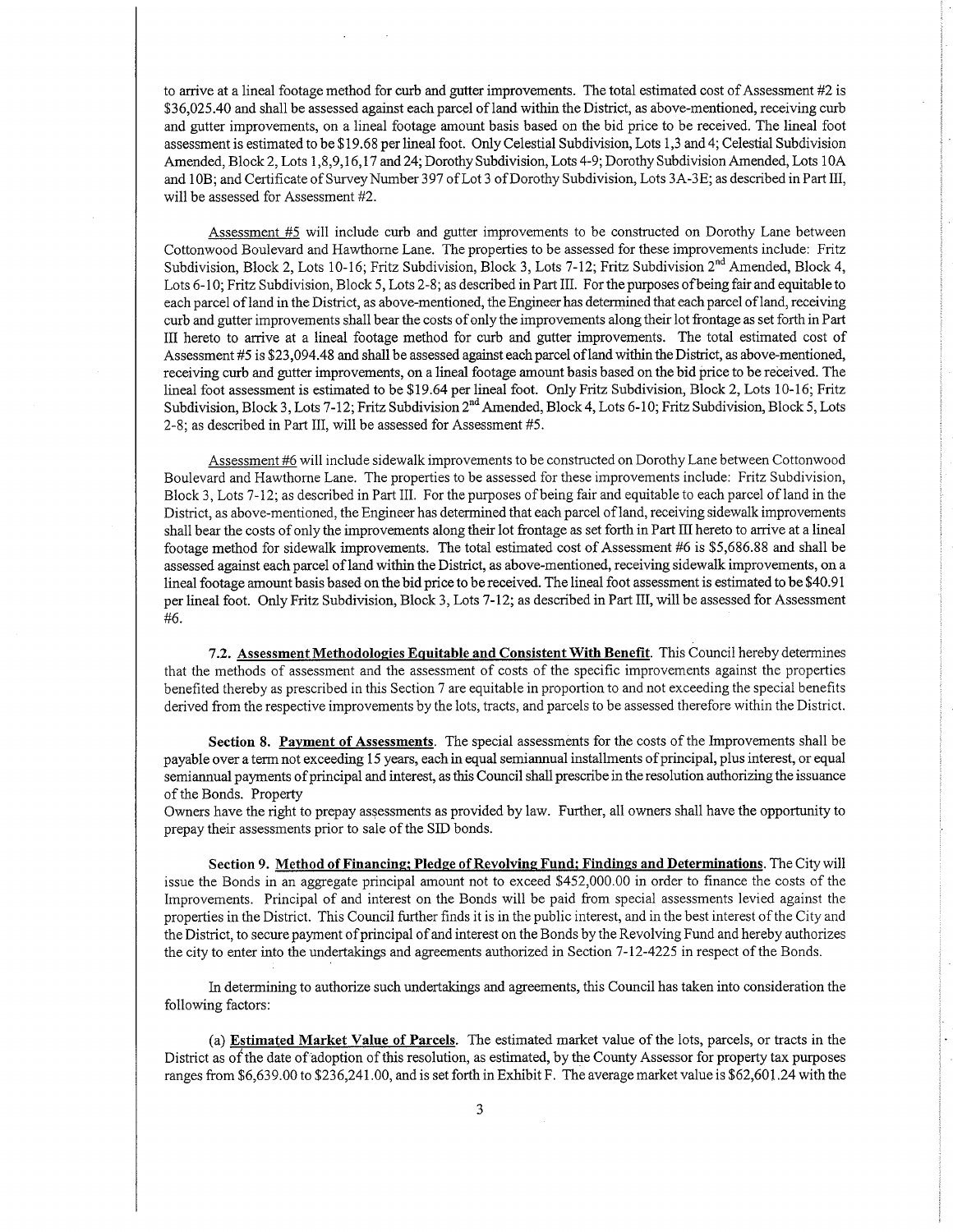median being \$68,223.00. The special assessments to be levied under Section 7 against each lot, parcel, or tract in the District is less than the increase in estimated value of the lot, parcel, or tract as a result of the construction of the Improvements.

(a) Diversity of Property Ownership. There are a total of 46 parcels within the district boundaries. Public water and sewer currently serve each existing lot. Most of the parcels are owned by individual property owners; however, a few property owners do own multiple lots within the District.

(b) Comparison of Special Assessments and Property Taxes and Market Value. Based on an analysis of the aggregate amount ofthe proposed assessments, any outstanding special assessments (whether or not delinquent), and any delinquent property taxes (as well as anyknown industrial development bonds theretofore issued and secured by a mofgage against a parcel in the District) against each lot, parcel, or tract in the District in comparison to the estimated market value of such lot, parcel, or tract after the Improvements, the City concludes that, overall, the estimated market value of the lots, tracts, or parcels of land in the District exceeds the sum of special assessments, delinquent property taxes, and current assessments and is set forth in Exhibit F.

(c) Delinquencies. An analysis of the amount of delinquencies in the payment of outstanding special assessments or properry taxes levied against the properties in the District shows that of 46 properties, zero (0) properties were delinquent, and is set forth in Exhibit F.

(e) The Public Benefit of the Improvements. The total estimated costs of the Improvements are S452,000.00. All costs of the Improvements are to be paid from the sale of Special Improvement District bonds hereinafter described. All lots within the District are zoned Residential 7000 and have access to public water and sewer. Of the 46 properties within the district, nine (9) of the lots are currently vacant.

#### Section 10. Reimbursement Expenditures.

10.1. Regulations. The United States Department of Treasury has promulgated final regulations governing the use of proceeds of tax-exempt bonds, all or a portion of which are to be used to reimburse the City for project expenditures paid by the City prior to the date of issuance of such bonds. Those regulations (Treasury Regulations, Section 1.150-2) (the "Regulations") require that the City adopt a statement of official intent to reimburse an original expenditure not later than 60 days after payment of the original expenditure. The Regulations also generally require that the bonds be issued and the reimbursement allocation made from the proceeds of the bonds within 18 months (or three years, if the reimbursement bond issue qualifies for the "small issuer" exception from the arbitrage rebate requirement) after the later of (i) the date the expenditure is paid or (ii) the date the project is placed in service or abandoned, but (unless the issue qualifies for the "small issuer" exception from the arbitrage rebate requirement) in no event more than three years after the date the expenditure is paid. The Regulations generally permit reimbursement of capital expenditures and costs of issuance of the bonds.

10.2. Prior Expenditures. Other than (i) expenditures to be paid or reimbursed from sources other than the Bonds, (ii) expenditures permitted to be reimbursed under the transitional provision contained in Section L 150-  $2(j)(2)$  of the Regulations, (iii) expenditures constituting preliminary expenditures within the meaning of Section 1.150-2( $f(2)$ ) of the Regulations, or (iv) expenditures in a "deminimus" amount (as defined in Section 1.150-2( $f(1)$ ) of the Regulations), no expenditures for the Improvements have been paid by the City before the date 60 days before the date of adoption of this resolution.

10.3. Declaration of Intent. The City reasonably expects to reimburse the expenditures made for costs of the Improvements out of the proceeds of Bonds in an estimated maximum aggregate principal amount of \$452,000.00 after the date of payrnent of all or a portion of the costs of the Improvements. All reimbursed expenditures shall be capital expenditures, a cost of issuance of the Bonds or other expenditures eligible for reimbursement under Section  $1.150-2(d)(3)$  of the Regulations.

10.4. Budgetary Matters. As of the date hereof, there are no City funds reserved, allocated on a longterm basis or otherwise set aside (or reasonably expected to be reserved, allocated on a long-term basis or otherwise set aside) to provide permanent financing for the expendifures related to the Improvements, other than pursuant to the issuance of the Bonds. The statement of intent contained in this resolution, therefore, is determined to be consistent with the City's budgetary and financial circumstances as they exist or are reasonably foreseeable on the date hereof.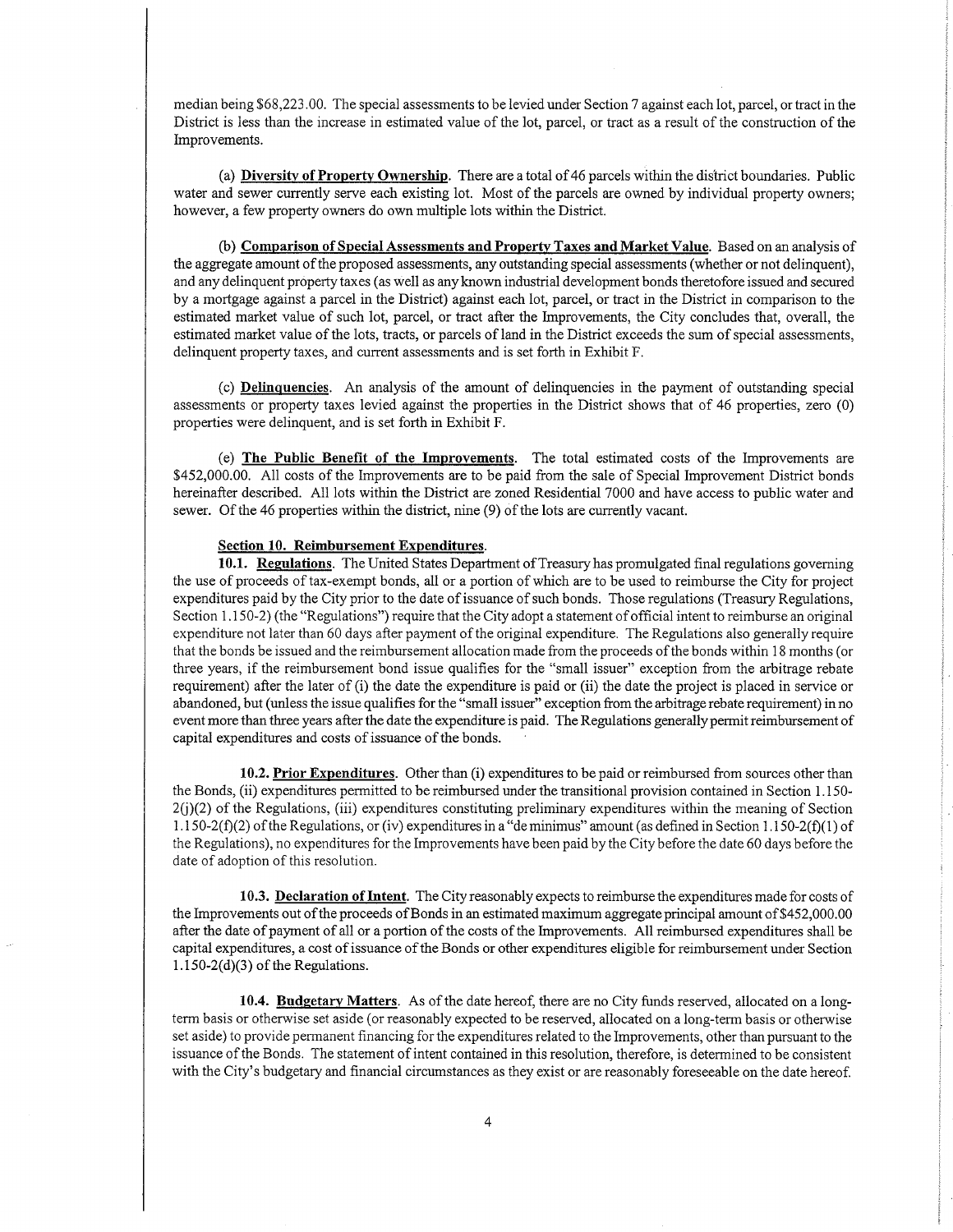10.5. Reimbursement Allocations. The City's financial officer shall be responsible for making the "reimbursement allocations" described in the Regulations, being generally the transfer of the appropriate amount of proceeds of the Bonds to reimburse the source of temporary financing used by the City to make prior payment of the costs ofthe Improvements. Each allocation shall be evidence by an entry on the official books and records ofthe City maintained for the Bonds or the Improvements and shall specifically identify the actual original expenditure being reimbursed.

Section 11. Public Hearing Protests. At any time within fifteen (15) days from and after the date of the first publication ofthe notice ofthe passage and approval ofthis resolution, any owner ofreal property within the District subject to assessment and taxation for the cost and expense of making the Improvements may make and file with the City Clerk until 5:00 p.m., M.T., on the expiration date of said 15-day period (Aprii 30, 2010), written protest against the proposed Improvements, or against the extension or creation of the District or both, and this Council will at its next regular meeting after the expiration of the fifteen (15) days in which such protests in writing can be made and filed, proceed to hear all such protests so made and filed; which said, regular meeting will be held on Monday the  $10^{th}$ day of May 2010, at 6:30 p.m., in the Council Chambers, at 220 North 27<sup>th</sup> Street, in Billings, Montana.

Section 12. Notice of Passage of Resolution of Intention. The City Clerk is hereby authorized and directed to publish or cause to be published a copy of a notice of the passage of this resolution in the Billings Times, a newspaper of general circulation in the county on April 15<sup>th</sup> and April 22<sup>nd</sup>, 2010, in the form and manner prescribed by law, and to mail or cause to be mailed a copy of said notice to every person, firm, corporation, or the agent of such person, firm, or corporation having real property within the District listed in his or her name upon the last completed assessment roll for state, county, and school district taxes, at his last-known address, on or before the same day such notice is first published.

PASSED AND ADOPTED by the City Council of the City of Billings, Montana, this 12<sup>th</sup> day of April, 2010.



CITY OF BILLINGS

Thomas W. Hanel, Mayor

Attest:

BY: Cari Martin) Cari Martin, City Clerk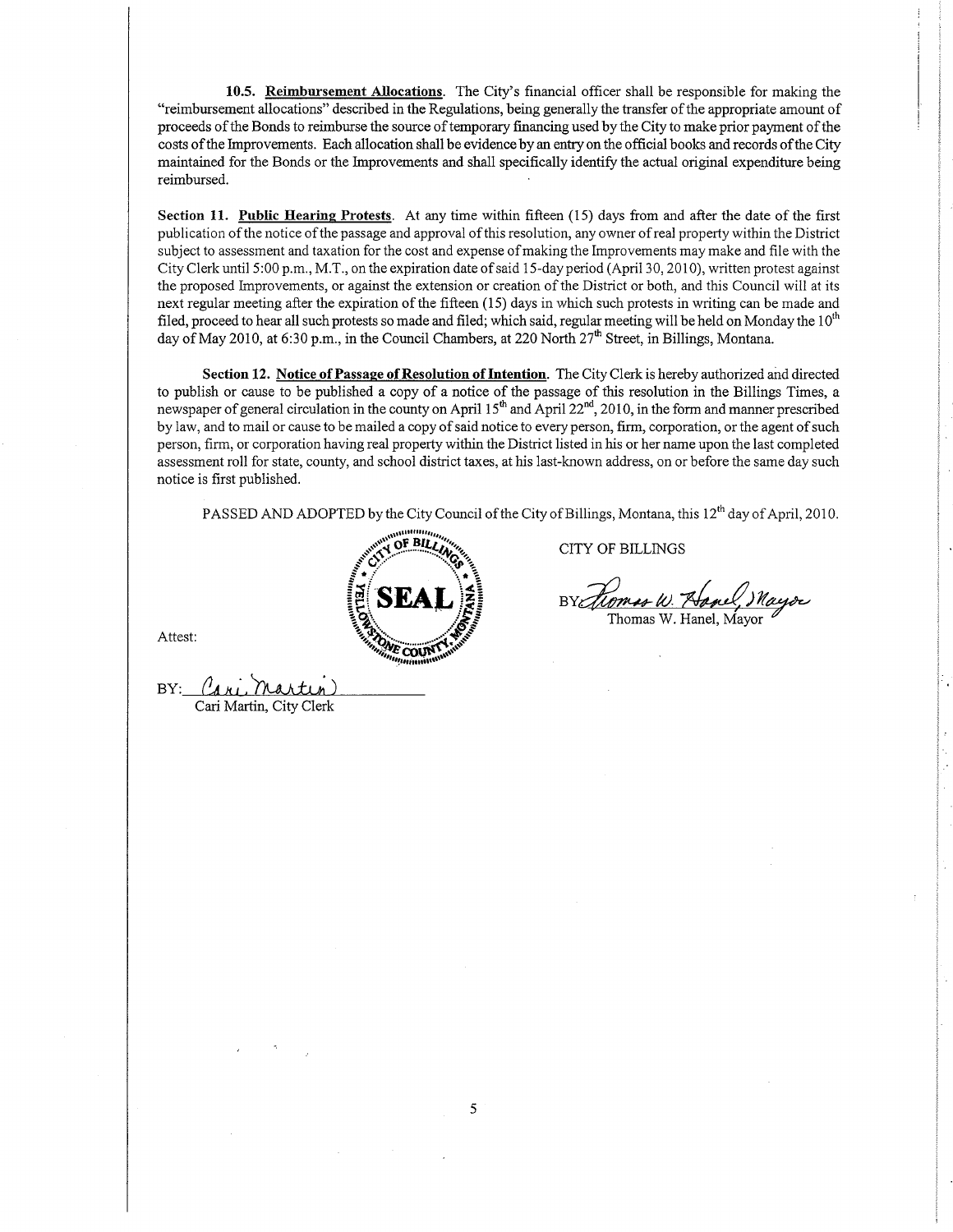

#### SID 1388 \_ DOROTHY LANE

#### Exhibit B Boundary Description

The following lots are included within SID 1388:

- Lots 3A-3E, Certificate of Survey No. 397 of Lot 3, Dorothy Subdivision, recorded April 4, 1951 at Yellowstone County, Montana, under document number 476349;
- Lots 4-9, Dorothy Subdivision, recorded May 31, 1946 at Yellowstone County, Montana, under document number 414965;
- Lots 104 and 108, Dorothy Subdivision Amended, Amending Lot 10, recorded Iune26,2001 at Yellowstone County, Montana, under document number 3134920;
- Lots 7-12, Block 3, Lots 10-16, Block 2 and Lots 2-8, Block 5, Fritz Subdivision, recorded November 28, 1953 at  $\bullet$ Yellowstone County, Montana, under document number 515899;
- Lots 6-10, Block 4, Fritz Subdivision  $2^{ND}$  Amendment of Blocks 1 & 4, recorded April 14, 1966 at Yellowstone County, Montana, under document number 776498;
- Lots 1, 8, 9, 16, 17, 24, Block 2, Celestial Subdivision, Amended Lots 5 thru 10, recorded May 3, 1994 at Yellowstone County, Montana, under document number 1739446;
- Lots 1, 3, 4, Celestial Subdivision, recorded May 12, 1949 at Yellowstone County, Montana, under document numbe 450262.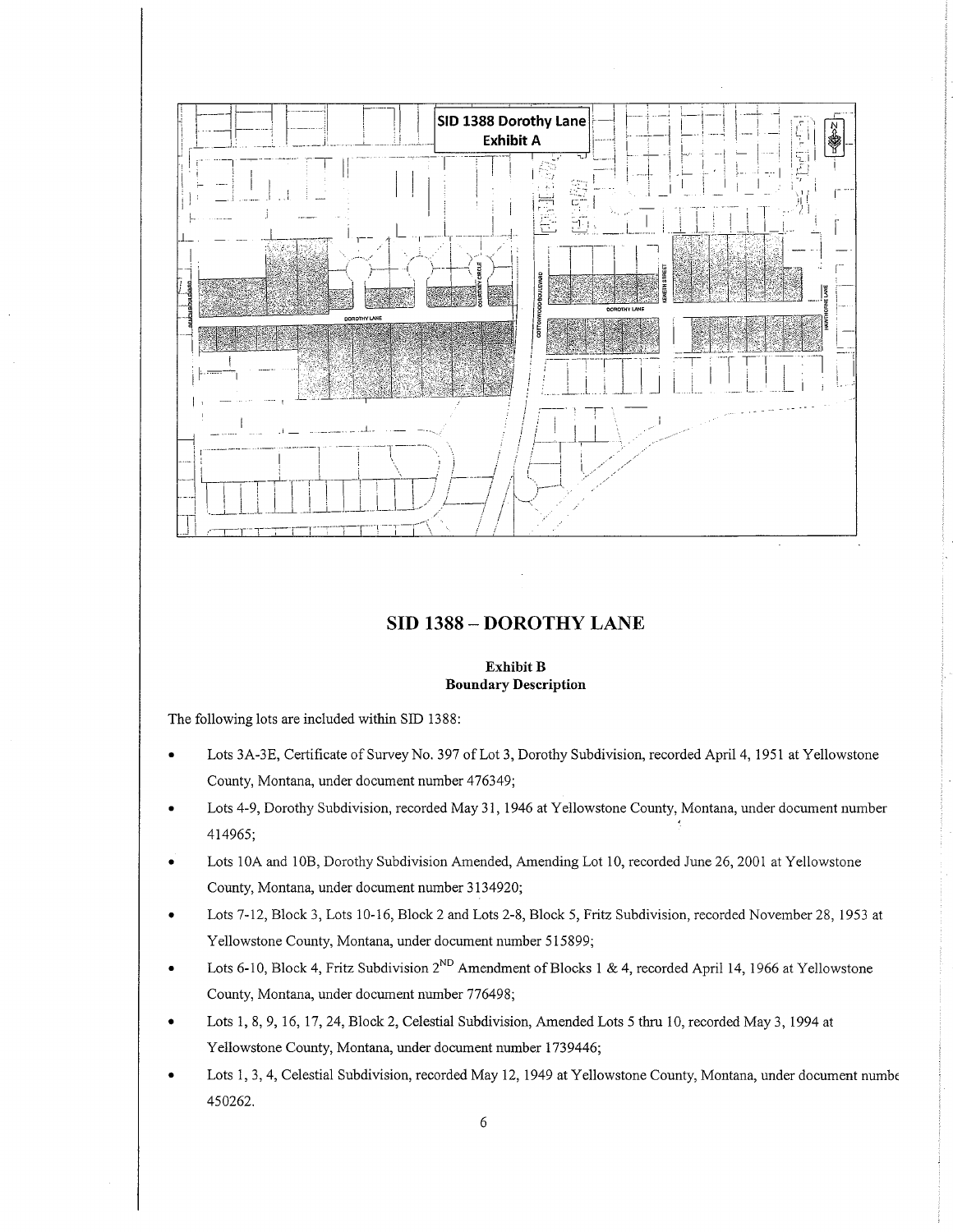# **EXHIBIT C**

# SID 1388 - Dorothy Lane

### **ENGINEER'S ESTIMATE OF PROBABLE COST**

### **All Improvements**

This estimate is based on approximate quantities and costs for improvements, complete in-place to serve Dorothy Lane from Bench Boulevad to Hawthorne Lane

#### ALL ITEMS ARE COMPLETE IN-PLACE

 $\ddot{\phantom{a}}$ 

|                                            |                                                     |                                              |                  |                                                   |                     |                                              |                                            |                                              |                                                |              |                                |                                                         |                                       |                                                    |                               |                                                     | $1-Apr-10$                                          |                          |
|--------------------------------------------|-----------------------------------------------------|----------------------------------------------|------------------|---------------------------------------------------|---------------------|----------------------------------------------|--------------------------------------------|----------------------------------------------|------------------------------------------------|--------------|--------------------------------|---------------------------------------------------------|---------------------------------------|----------------------------------------------------|-------------------------------|-----------------------------------------------------|-----------------------------------------------------|--------------------------|
|                                            |                                                     |                                              |                  |                                                   |                     |                                              |                                            | <b>EXHIBIT D</b>                             |                                                |              |                                |                                                         |                                       |                                                    |                               |                                                     |                                                     |                          |
|                                            |                                                     |                                              |                  |                                                   |                     |                                              |                                            | SID 1388 - Dorothy Lane                      |                                                |              |                                |                                                         |                                       |                                                    |                               |                                                     |                                                     |                          |
|                                            | TABLE OF ESTIMATED ASSESSMENTS PER ITEM             |                                              |                  |                                                   |                     |                                              |                                            |                                              |                                                |              |                                |                                                         |                                       |                                                    |                               |                                                     |                                                     |                          |
|                                            | <b>Bench to Cottonwood</b>                          |                                              |                  |                                                   |                     |                                              |                                            |                                              |                                                |              |                                |                                                         |                                       |                                                    |                               |                                                     |                                                     |                          |
| CODE                                       | ASSESSATIVT<br>max                                  | 8.497<br><b>CONSTRUCTION</b><br><b>COSTS</b> | #O               | CONSTRUCTION CONTINUENCY CONTINUENCY CONTRIBUTION | <b>TOTAL THRU</b>   | CITY                                         | \$30<br>ADMONSTRATION<br>COSTS             | <b>TOTAL</b><br><b>CONSTRUCTION</b><br>com   | TOTAL.<br><b>UNITS</b><br>PER.<br><b>TTEM</b>  | <b>LINUT</b> | <b>RATE TER</b><br>UHIT        | TOTAL UNITS<br>TO BE<br><b>ASSECTD</b><br>FER ITEM      | CASH<br><b>CONTRIBUTION</b><br>COST   | <b><i>WATLED TO</i></b><br>ADMINISTRATION<br>COSTS | <b>ADMANSTRATION</b><br>costs | TOTAL THRU<br><b>ADJUNISTRATION</b><br>COSTS        | LOCIT<br><b>COST PER</b><br>ASSESSMENT Asml. #      |                          |
| EE -                                       | Streets & Stores Drain - Bench to<br>Cottompod      | $\mathbf{z}$<br>116675.81                    | 73,74%           | \$ 17,501.37 \$134,177.20                         |                     | (27,111.79)<br>$\mathbf{r}$                  | \$14,507,74                                | \$121,573.15                                 | 19.40                                          | EA           | \$6,766.66                     | 19.10                                                   | \$121,571.15                          | 69.18%                                             | \$23,713.82                   | \$145,286.98                                        | 57,419.02                                           | ×                        |
| 21                                         | Curb & Gyver (New)                                  | $\mathbf{r}$<br>23,128.42                    | 14,6215          | з.<br>3,469.26                                    | \$26,597.68         |                                              | \$1,517.63                                 | \$30,145.31                                  | 1,831                                          | LF           | \$16.46                        | 1.831                                                   | \$10,145.31                           | 17.15%                                             | \$5,880.09                    | \$36,035.40                                         | \$19.61                                             |                          |
| 3.1                                        | Sidewalk (New)                                      | л.                                           | 0.00%            | -5                                                | \$9,00              |                                              | \$0.00                                     | \$0.00                                       | ۰                                              | LF           | \$1.00                         | $\theta$                                                | \$9,00                                | 0.00%                                              | \$0.00                        | \$0.00                                              | \$0.00                                              | x                        |
| 4.1                                        | Drive Approaches                                    | 10.417.54<br>з.                              | 11.64%           | \$                                                | 2,762.63 521,180.18 |                                              | \$2,825.04                                 | \$21,005.21                                  | 12                                             | EA.          | \$2,000,43                     | $\mathbf{12}$                                           | \$24,005.21                           | 13,66%                                             | \$4,632.41                    | 111,687.62                                          | \$2,390,64                                          |                          |
|                                            | <b>TOTALS</b>                                       | 1: 168.221.79                                | 100,00%          |                                                   |                     | \$23,733.27 \$181,955.06 \$ (27.111.79)      | \$20,010.41                                | \$175,723.68                                 |                                                |              |                                |                                                         | \$175,723.68                          | 100,00%                                            | 34,276,32<br>×.               | \$210,000.00                                        | \$210,000.00                                        |                          |
|                                            | <b>Cottonwood to Hawthorne</b>                      |                                              |                  |                                                   |                     |                                              |                                            |                                              |                                                |              |                                |                                                         |                                       |                                                    |                               |                                                     |                                                     |                          |
| CODS.                                      | ASSESSMENT<br><b>STEW</b>                           | $-144$<br>CONSTRUCTION<br><b>COSTS</b>       | $2400 -$         | CONSTRUCTION CONTINGENCY CONTINUENCY CONTRIBUTION | TOTAL TIRU          | <b>CITY</b>                                  | sm.<br>-ADMINISTRATION<br><b>A</b><br>cosm | <b>TOTAL</b><br>CONSTRUCTION<br><b>COSTS</b> | TOTAL.<br>LIGHTS<br>$\mathbf{m}$<br><b>TEM</b> | uim          | <b>BATE PER</b><br><b>UNIT</b> | <b>JOTAL UNITS</b><br>TOBE<br>ASSESSED<br><b>MRTIDI</b> | CASIL-<br><b>CONTRIBUTION</b><br>COST | SAPPLED TO<br>ADMINISTRATION<br><b>COSTS</b>       | KORK TETRATION<br>COSTS       | TOTAL THRU<br><b>ADMINISTRATION</b><br><b>COSTS</b> | <b>UNIT</b><br><b>COST PER</b><br><b>ASSESSMENT</b> |                          |
| 112                                        | Streets & Sterra Drain Concerwood<br>to Hey theme - | Ŧ<br>141,022.69                              |                  |                                                   |                     |                                              | $-252, 259, 19$                            | \$132,987,35                                 | -25.00                                         | ᆳ            | \$5,319.49                     |                                                         | 25.00 - - - - - 5132,987,35           | 65.64%                                             | 535,859,76                    | \$158,847,11                                        | 56,353,88<br>$\sim$                                 |                          |
| 45.12<br>22<br>$\mathcal{L}_{\mathcal{L}}$ | Carb & Outer (New)                                  | 14:551.74<br>۰. \$                           | 7.64%            | $3 - 2.23321$                                     | 1217.012.95         |                                              | $-52.231.83$                               | $-519,334,75$                                | 1.176                                          | °.18°        | 316.44                         | 1.176                                                   | 1419114.78                            | $-2.54%$                                           | \$3,759.70                    | \$20,094,41                                         | \$19.64                                             |                          |
| -32                                        | Sidewalk (New)                                      | 3,657.89<br>$\cdot$                          | 1,83%<br>$\cdot$ | <b>S</b> .                                        | 548.68 54 205.58    |                                              | 1554.50                                    | \$4,761,08                                   | 119                                            | `uF          | $7 + 134.25$                   | 139 <sup>3</sup>                                        | \$4,761.08                            | 2,35%                                              | 5125,81                       | \$5,666.81<br>$\sim$                                | \$40.91                                             |                          |
| 42                                         | Drive Approaches                                    | 34,972,63<br>5.                              | 17,92%           | \$ \$245.09                                       | \$10,218.53         |                                              | 55,301.50                                  | \$45,520.03                                  |                                                | æ.           | $-53,251,43$                   | 14                                                      | \$45,520,03                           | 22,47%                                             | 33, 131, 50                   | \$54,371.53                                         | \$3,223.63                                          | $\overline{\phantom{a}}$ |
|                                            | TOTALS                                              | 5 194,513.96                                 | 100,00%          |                                                   |                     | \$ 29.177.09   \$223.591.05   \$ (14.554.64) | \$23,867.03                                | \$202,603.23                                 |                                                |              |                                |                                                         | \$202,603,23                          | 100,00%                                            | 29.296.77<br>х.               | \$242,000.00                                        | \$242,000.00                                        |                          |

ion Bond Analysis and Part III per Concept Plans.xls -Dorothy Crea<br>Exhibit D

4/1/2010

Page i of I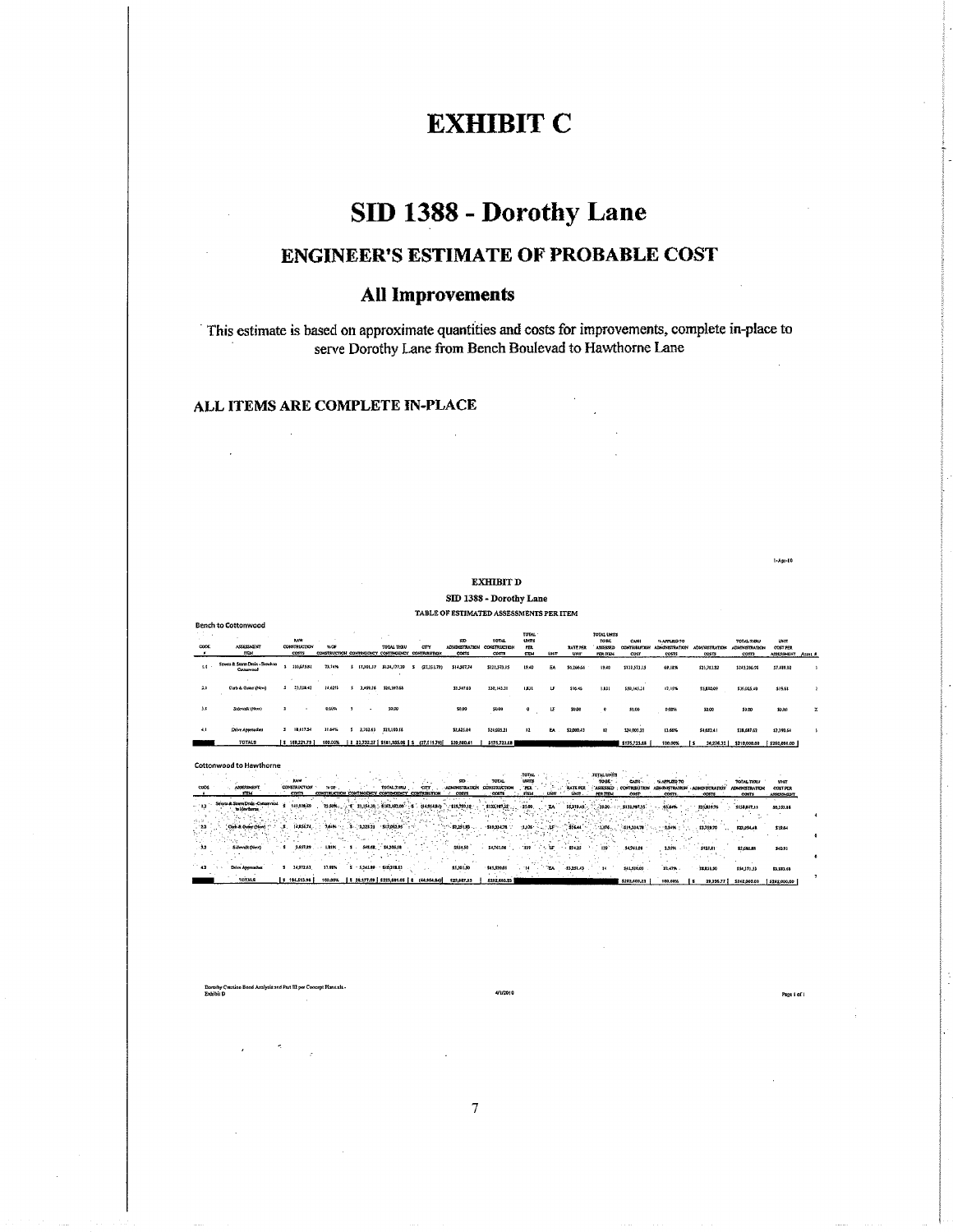### EXHIBIT E

## SID 1388 Dorothy Lane SID

### PROJECT DESCRIPTION

Special Improvement District No. 1388 shall generally construct the following improvements to Dorothy Lane.

- 1) Construction of street, curb/gutter, and drive approaches on Dorothy Lane from Bench Boulevard to Hawthome Lane.
- 2) Constructíon of storm drain improvements consisting of swales along Dorothy Lane from Bench Bouievard to Cottonwood Boulevard and construction of storm drain improvements consisting of inlets, pipe, and infiltration facilities along Dorothy Lane from Cottonwood Boulevard to Hawthome Lane.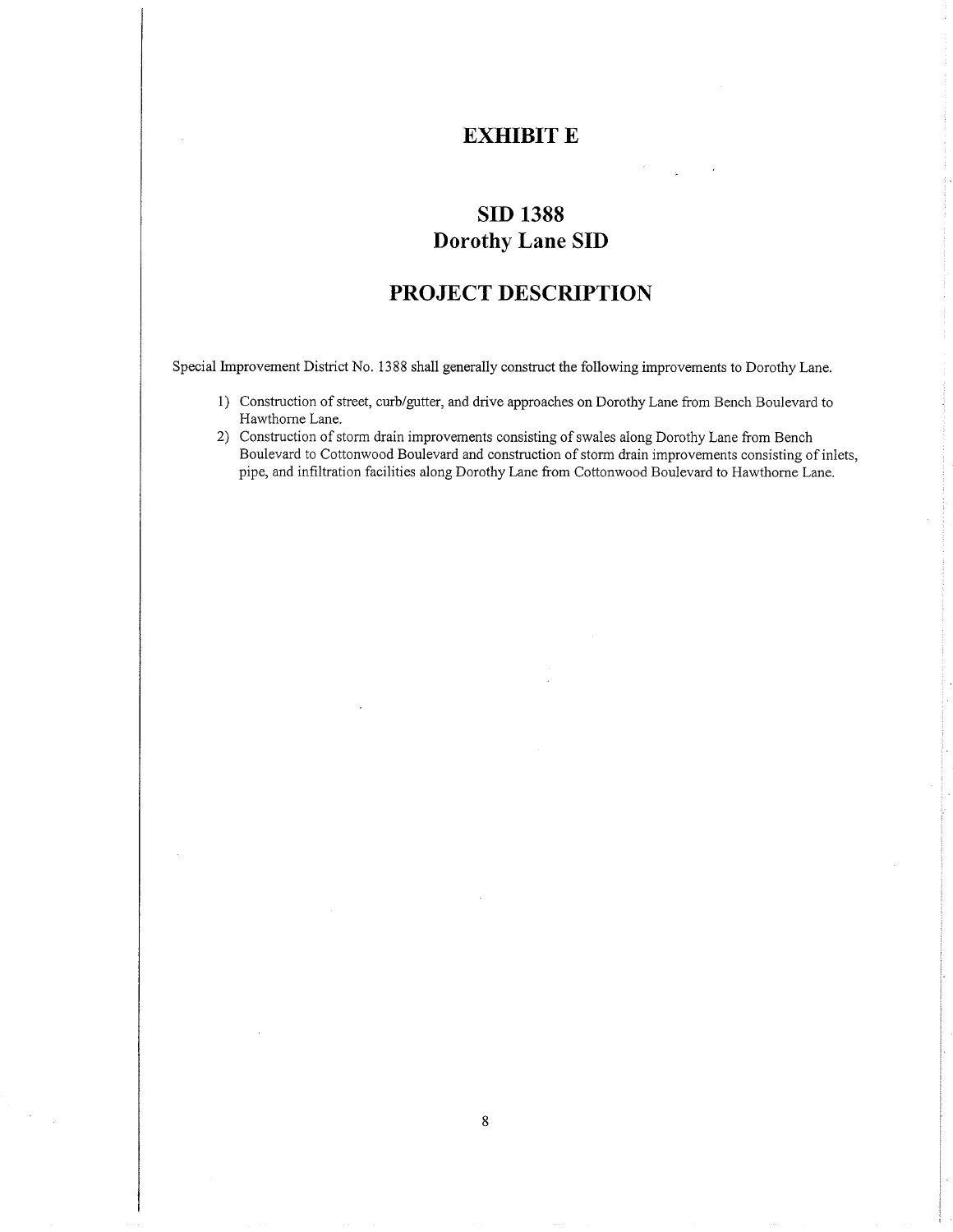$31-Mar-10$ 

### **EXHIBIT F**

### SID 1388 - DOROTHY LANE

**Street and Storm Drain Improvements** 

|                |                               |                 |        |                         |                 | SID PAY-OFF+      |                  | <b>ESTIMATED</b>    |
|----------------|-------------------------------|-----------------|--------|-------------------------|-----------------|-------------------|------------------|---------------------|
| TAX I.D.       |                               | <b>PREVIOUS</b> |        |                         |                 | DELINQUENT +      | <b>ESTIMATED</b> | <b>MARKET VALUE</b> |
|                | NUMBER PREVIOUS<br><b>SID</b> |                 |        | CASH                    | <b>SID 1388</b> | SID 1388          | <b>MARKET</b>    | <b>AFTER</b>        |
| $6 - 13$       | SID#                          | PAY-OFF         |        | DELINOUENT CONTRIBUTION | ASSESSMENT      | <b>ASSESSMENT</b> | <b>VALUE</b>     | <b>IMPROVEMENTS</b> |
| A28737         |                               | \$0.00          | \$0.00 | \$0.00                  | \$8,970.20      | \$8,970.20        | \$6,640.00       | \$15,610.20         |
| A28744         |                               | \$0.00          | \$0.00 | \$0.00                  | \$8,970.20      | \$8,970.20        | \$6,639.00       | \$15,609.20         |
| A28745         |                               | \$0.00          | \$0.00 | \$0.00                  | \$8,970.20      | \$8,970.20        | \$6,640.00       | \$15,610.20         |
| A28752         |                               | \$0.00          | \$0.00 | \$0.00                  | \$8,970.20      | \$8,970.20        | \$6,639.00       | \$15,609.20         |
| A28753         |                               | \$0.00          | \$0.00 | \$0,00                  | \$8,970.20      | \$8,970.20        | \$15,055.00      | \$24,025.20         |
| A28760         |                               | \$0.00          | \$0.00 | \$0.00                  | \$11,281,08     | \$11,281.08       | \$62,682.00      | \$73,963.08         |
| C00188         |                               | \$0.00          | \$0.00 | \$0.00                  | \$3,378.42      | \$3,378.42        | \$22,652.00      | \$26,030.42         |
| C00190         |                               | \$0.00          | \$0,00 | \$0.00                  | \$3,378.42      | \$3,378.42        | \$22,422.00      | \$25,800.42         |
| C00191         |                               | \$0.00          | \$0.00 | \$0,00                  | \$5,689.30      | \$5,689.30        | \$51,105.00      | \$56,794.30         |
| C00308         |                               | \$0.00          | \$0.00 | \$0,00                  | \$26,282.97     | \$26,282.97       | \$63,420.00      | \$89,702.97         |
| C00309         |                               | \$0,00          | \$0,00 | \$0.00                  | \$11,071.87     | \$11,071.87       | \$47,903,00      | \$58,974.87         |
| C00310         |                               | \$0.00          | \$0.00 | \$0.00                  | \$11,166.96     | \$11,166,96       | \$50,284.00      | \$61,450,96         |
| C00311         |                               | \$0.00          | \$0.00 | \$0,00                  | \$11.927.72     | \$11,927.72       | \$66,327.00      | \$78,254.72         |
| C00312         |                               | \$0.00          | \$0.00 | \$0,00                  | \$11,452.25     | \$11,452.25       | \$68,717.00      | \$80,169.25         |
| C00313         |                               | \$0.00          | \$0,00 | \$0.00                  | \$14,714.07     | \$14,714.07       | \$121,764.00     | \$136,478.07        |
| C00314         |                               | \$0,00          | \$0.00 | \$0.00                  | \$14,238.60     | \$14,238.60       | \$236,241.00     | \$250,479,60        |
| C00315         |                               | \$0,00          | \$0.00 | \$0.00                  | \$11,927,72     | \$11,927.72       | \$67,527.00      | \$79,454.72         |
| C00316         |                               | \$0.00          | 50.00  | \$0.00                  | \$12,311.14     | \$12,311.14       | \$78,492.00      | \$90,803.14         |
| C13314         |                               | \$0.00          | \$0.00 | \$0.00                  | 2250003338      | \$0.00            | \$21,971.00      | \$21,971.00         |
| C00316A        |                               | \$0.00          | \$0.00 | \$0.00                  | \$9,328.51      | \$9,328.51        | \$81,126,00      | \$90,454.51         |
| C003241        |                               | \$0,00          | \$0.00 | \$0.00                  | \$10,867.52     | \$10,867.52       | \$79,156.00      | \$90,023.52         |
| C00324J        |                               | \$0.00          | \$0.00 | \$0.00                  | \$10,867.52     | \$10,867.52       | \$77,175,00      | \$88,042.52         |
| C00324K        |                               | \$0.00          | \$0.00 | \$0.00                  | \$10,867.52     | \$10,867.52       | \$74,469.00      | \$85,336.52         |
| C00324L        |                               | \$0.00          | \$0.00 | \$0.00                  | \$10,867.52     | \$10,867.52       | \$68,918.00      | \$79,785.52         |
| C00324M        |                               | \$0.00          | \$0,00 | \$0.00                  | \$10,867.52     | \$10,867.52       | \$70,529.00      | \$81,396.52         |
| C00325         |                               | \$0.00          | \$0.00 | \$0.00                  | \$10,867.52     | \$10,867.52       | \$60,060.00      | \$70,927.52         |
| C00326         |                               | \$0.00          | \$0.00 | \$0.00                  | \$1,000.44      | \$11,000.44       | \$75,903.00      | \$86,903.44         |
| C00333         |                               | \$0.00          | \$0.00 | \$0.00                  | \$6,737.33      | \$6,737.33        | \$62,365.00      | \$69,102.33         |
| C00334         |                               | \$0.00          | \$0,00 | \$0.00                  | \$6,143,95      | \$6,143.95        | \$61,165.00      | \$67,308.95         |
| C00335         |                               | \$0.00          | \$0.00 | $$0.00$ .               | \$6,341.74      | \$6,341,74        | \$83,475.00      | \$89,816.74         |
| C00336         |                               | \$0.00          | \$0.00 | \$0.00                  | \$6,341.74      | \$6,341.74        | \$57,774.00      | \$64,115.74         |
| C00337         |                               | \$0.00          | \$0,00 | \$0,00                  | \$7,805,43      | \$7,805.43        | \$61,439,00      | \$69,244.43         |
| C00338         |                               | \$0.00          | \$0.00 | \$0.00                  | \$8,992,20      | \$8,992.20        | \$68,612,00      | \$77,604.20         |
| C00341         |                               | \$0.00          | \$0.00 | \$0.00                  | \$7,947.84      | \$7,947.84        | \$68,539.00      | \$76,486.84         |
| C00341A        |                               | \$0.00          | \$0.00 | \$0.00                  | \$7,852.90      | \$7,852.90        | \$68,338.00      | \$76,190.90         |
| C00341B        |                               | \$0.00          | \$0.00 | \$0.00                  | \$7,852.90      | \$7,852.90        | \$67,232.00      | \$75,084,90         |
| C00341C        |                               | \$0.00          | \$0.00 | \$0.00                  | \$7,852,90      | \$7,852.90        | \$72,235,00      | \$80,087.90         |
| C00341D        |                               | \$0,00          | \$0.00 | \$0.00                  | \$7,852.90      | \$7,852.90        | \$71,551.00      | \$79,403.90         |
| C00342A        |                               | \$0.00          | \$0.00 | \$0.00                  | \$10,867.52     | \$10,867.52       | \$69,865.00      | \$80,732.52         |
| C00342B        |                               | \$0.00          | \$0.00 | \$0.00                  | \$10,867.52     | \$10,867.52       | \$24,180.00      | \$35,047.52         |
| C00343         |                               | \$0.00          | \$0.00 | \$0.00                  | \$10,867.52     | \$10,867.52       | \$75,217.00      | \$86,084.52         |
| C00343A        |                               | \$0.00          | \$0.00 | \$0.00                  | \$10,867.52     | \$10,867.52       | \$68,223.00      | \$79,090.52         |
| C00343B        |                               | \$0.00          | \$0.00 | \$0.00                  | \$10,867.52     | \$10,867.52       | \$78,767.00      | \$89,634.52         |
| C00343C        |                               | \$0.00          | \$0,00 | \$0.00                  | \$10,867.52     | \$10,867.52       | \$78,166.00      | \$89,033.52         |
| C00343D        |                               | \$0.00          | \$0.00 | \$0.00                  | \$10,867.52     | \$10,867.52       | \$69,457.00      | \$80,324.52         |
|                |                               |                 |        |                         |                 |                   |                  |                     |
| <b>AVERAGE</b> |                               | \$0.00          | \$0.00 |                         | \$9,711.11      | \$9,711.11        | \$62,601.24      | \$72,312.36         |
| <b>MEDIAN</b>  |                               | <b>S0.00</b>    | \$0.00 |                         | \$10,867,52     | \$10,867.52       | \$68,223,00      | \$78,254.72         |
| LOW            |                               | <b>S0.00</b>    | \$0.00 |                         | \$0.00          | \$0.00            | \$6,639.00       | \$15,609.20         |
| <b>HIGH</b>    |                               | \$0.00          | \$0.00 |                         | \$26,282.97     | \$26,282.97       | \$236,241.00     | \$250,479.60        |
|                |                               |                 |        |                         |                 |                   |                  |                     |

Note:

Delinquent taxes are reported as of 3/24/2010<br>Areas that are shaded represent cash contributions.

Dorothy Creation Bond Analysis and Part III.xls - Exhibit  ${\mathsf F}$ 

3/31/2010

Page 1 of 1

 $\ddot{\phantom{a}}$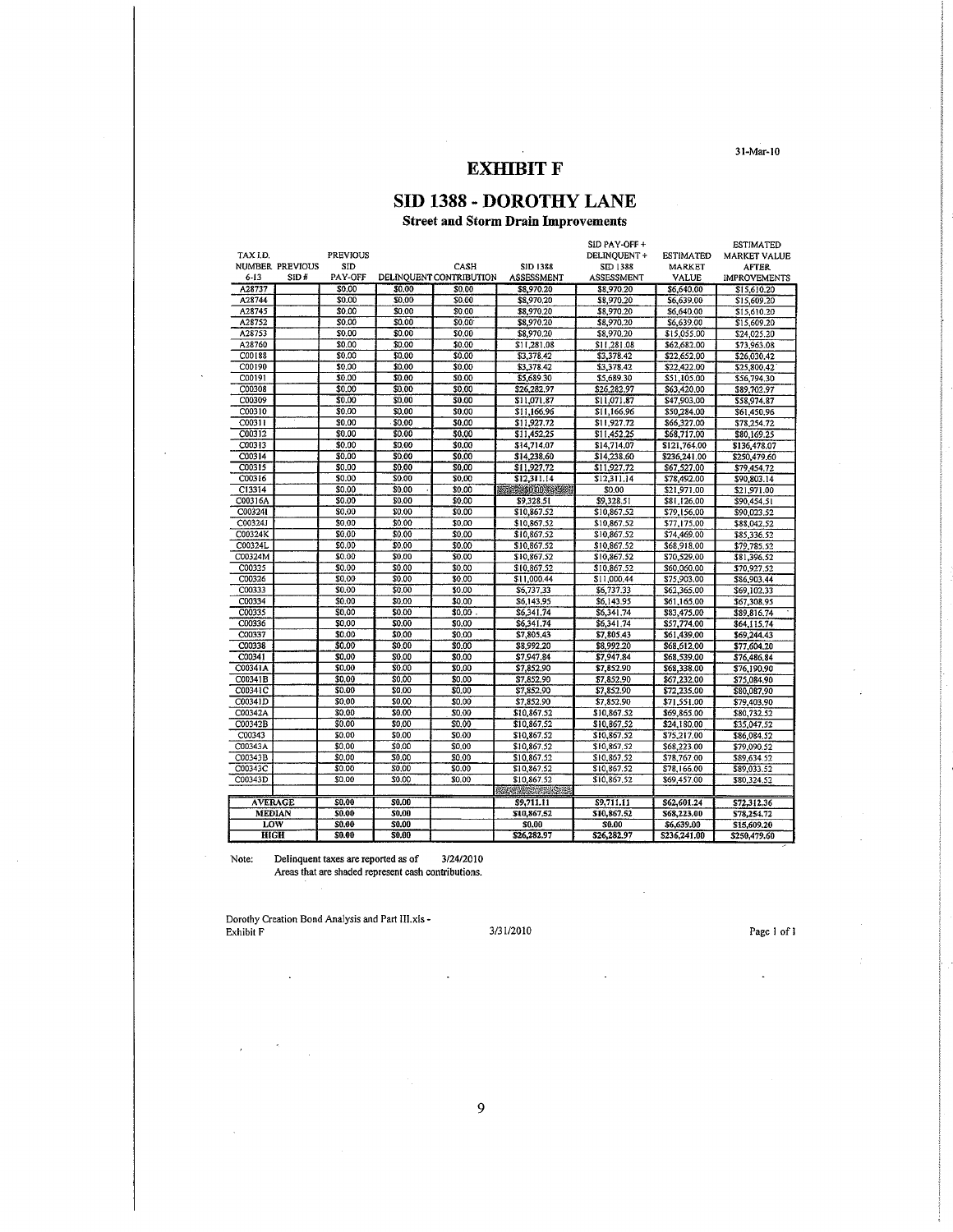#### **CITY OF BILLINGS, MONTANA** SPECIAL IMPROVEMENT DISTRICT ASSESSMENT DATA PART TWO

| DATE:                    |                                                                                                                                | March 31, 2010 |                                                                                   |                     |                                                                                                                        |                      |                                                             | <b>DATA</b><br><b>CARDS</b> | PROCESSING<br><b>COLS</b> |
|--------------------------|--------------------------------------------------------------------------------------------------------------------------------|----------------|-----------------------------------------------------------------------------------|---------------------|------------------------------------------------------------------------------------------------------------------------|----------------------|-------------------------------------------------------------|-----------------------------|---------------------------|
| S.I.D. NUMBER:           |                                                                                                                                |                | 1388                                                                              |                     |                                                                                                                        |                      |                                                             | A&B                         | $2 - 5$                   |
|                          |                                                                                                                                |                |                                                                                   |                     | S.I.D. DESCRIPTION: Street and storm drain Improvements for Dorothy Lane<br>from Bench Boulevard to Hawthorne Lane.    |                      |                                                             | A                           | $6 - 39$                  |
|                          | YEARS TO BE ASSESSED:                                                                                                          |                |                                                                                   |                     | 15                                                                                                                     |                      |                                                             | A                           | $59 - 60$                 |
|                          | TOTAL S.I.D. AREA:                                                                                                             |                |                                                                                   | N/A                 |                                                                                                                        |                      |                                                             | A                           | $61 - 71$                 |
| <b>MEASUREMENT:</b>      |                                                                                                                                | X.             | EA                                                                                |                     | SF                                                                                                                     |                      | LF<br>X.                                                    |                             |                           |
| CODE<br>з<br>4<br>6<br>7 | S.I.D. MAIN IMPROVEMENT COST:<br><b>SPECIAL ADDITIONS:</b><br>Assessment #1<br>Assessment #2<br>Assessment #3<br>Assessment #4 |                | <b>ESTIMATED PER BID PRICE</b><br>Quantity<br>19.40<br>1,831.00<br>12.00<br>25.00 | \$<br>\$<br>\$<br>Ś | FINAL PER ACTUAL CONSTRUCTION<br>\$437,000.00<br><b>Unit Cost</b><br>7,239.4794<br>19.0189<br>2,310.8800<br>6,143.9485 | \$<br>\$<br>\$<br>\$ | Total<br>140,445.90<br>34,823.54<br>27,730.56<br>153,598.71 |                             |                           |
| 8<br>9                   | Assessment #5<br>Assessment #6                                                                                                 |                | 1,176.00<br>139.00                                                                | \$<br>\$            | 18.9883<br>39.5590                                                                                                     | \$<br>\$             | 22,330.26<br>5,498.70                                       |                             |                           |
| 10                       | Assessment #7                                                                                                                  |                | 14.00                                                                             | \$                  | 3,755.1660                                                                                                             | \$                   | 52,572.32                                                   |                             |                           |
|                          | TOTAL PROJECT COST                                                                                                             |                |                                                                                   | $\equiv$            | Ś                                                                                                                      |                      | 437,000.00                                                  | A                           | $89 - 96$                 |
|                          |                                                                                                                                |                | CITY CENTRAL SUPPORT SERVICES TO COMPLETE                                         |                     | (ALL COSTS TO INCLUDE PRORATA SHARE OF ADMINISTRATIVE COSTS)                                                           |                      |                                                             |                             |                           |
|                          | FIRST YEAR TO BE ASSESSED:                                                                                                     |                |                                                                                   |                     |                                                                                                                        |                      |                                                             | А                           | $40 - 41$                 |
|                          | <b>TYPE ASSESSMENT:</b>                                                                                                        |                |                                                                                   | <b>PENDING</b>      |                                                                                                                        |                      | <b>FINAL</b>                                                | A                           | 42                        |
| <b>INTEREST RATE:</b>    |                                                                                                                                |                |                                                                                   |                     |                                                                                                                        |                      |                                                             | Α                           | $53 - 58$                 |
|                          | <b>BOND ISSUE DATE:</b>                                                                                                        |                |                                                                                   |                     |                                                                                                                        |                      |                                                             | А                           | $73 - 78$                 |

Dorothy Creation Bond Analysis and Part III.xls

3/31/2010

Page  $1\,\,\mathrm{of}\,\,1$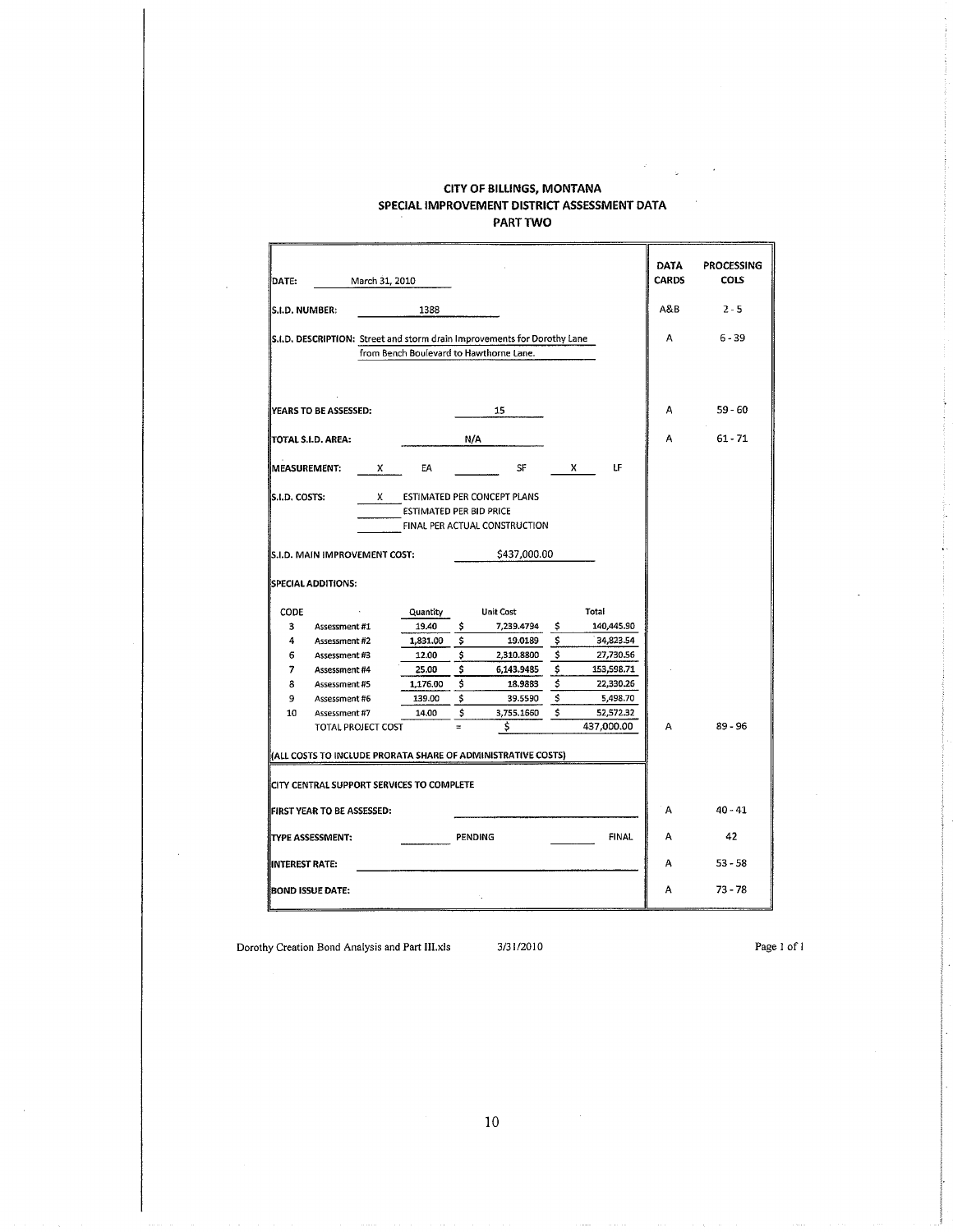PART III

 $_{\rm 14\mu\text{-}10}$ 

 $\ddot{\phantom{0}}$ 

 $\bar{\alpha}$ 

sib costs

 $\sim 10^7$ 

 $\mathcal{L}^{\text{max}}_{\text{max}}$ 

 $\sim$ 

 $\overline{\phantom{a}}$ 

SID 1388 - Dorothy Lane TABLE OF ESTIMATED ASSESSMENTS PER PROPERTY

| X ESTIMATE PER CONCEPT PLANS<br><b>ESTUARTE PER BID PRICES</b><br>FINAL PER ACTUAL CONSTRUCTION |                           |                                |                                |                                | Street & Street Orsiz - Boach to<br>Cattaneed |                                   |                                     | to Brithams                       | Stricts & Sterm Drain-Center-sed  |                                            | Cuts & Court (Rev)            |                                  |                                    | Carb & Gater (New) |                                     |                                    | Silentik (Nev)                  |                                   |                                                    | Stevensk (Nev)          |                             |                                  | Drive Approaches        |                                   |                                   | <b>Brist Approache</b>     |                                   |                           |                            |
|-------------------------------------------------------------------------------------------------|---------------------------|--------------------------------|--------------------------------|--------------------------------|-----------------------------------------------|-----------------------------------|-------------------------------------|-----------------------------------|-----------------------------------|--------------------------------------------|-------------------------------|----------------------------------|------------------------------------|--------------------|-------------------------------------|------------------------------------|---------------------------------|-----------------------------------|----------------------------------------------------|-------------------------|-----------------------------|----------------------------------|-------------------------|-----------------------------------|-----------------------------------|----------------------------|-----------------------------------|---------------------------|----------------------------|
|                                                                                                 |                           | LOT                            | LOT                            | CODE<br>tam<br>RATE            | EA<br>33,439.92                               | u,                                | CODE.<br><b>LEST</b><br><b>BATE</b> | 14 M                              | ाउ<br>56353.00                    | CODE<br><b>UNIT</b><br><b>BATC</b>         |                               | $\mathbf{r}$<br>u<br>51.6        | <b>CONT</b><br>$cm$<br><b>BATE</b> |                    | $^{22}$<br>u.<br>119.44             | mos.<br><b>UNIT</b><br><b>RATE</b> |                                 | 14<br>n,<br>\$4.00                | CODE<br>torn.<br><b>RATE</b>                       |                         | 32,<br>u.<br>543.91         | CODE<br>UNIT<br><b>BATE</b>      |                         | 48<br>EA<br>\$1,396.64            | CODE<br>u.ur<br><b>RATE</b>       |                            | य<br>EA<br>\$3,003.43             |                           |                            |
| PARCEL<br>OWNER                                                                                 | TAX LD.<br>NUMBER         | AREA<br>1551                   | <b>FRONTACE</b><br><b>CLEY</b> | CODE                           | ASSESSED ASSESSE<br>ottismyl                  | VALUE                             | $\tilde{\text{cont}}$               | ASSESSED ASSESSE<br>louward viare |                                   | <b>CODE</b>                                | QRANTITY                      | ASISSO ASISSED<br><b>YALUZ</b>   | CODE.                              | <b>QUATITY</b>     | ASSESSED ASSESSED<br>VALUE          | CODE                               | <b>DUANTITY</b>                 | ASSESSED ASSESSED<br><b>VALUE</b> | CODE                                               | <b>OULNUTTY</b>         | ASSESSED ASSESSED<br>YALIDE | <b>CODE</b>                      | OLANTIY                 | <b>ASSISIED ASSESSED</b><br>VALUE | $_{\text{cont}}$                  | QUARTITY                   | ASJESSED ASSESSED<br><b>YALVE</b> | TOTAL<br>COST             | TOTAL<br>COST              |
| STATE FORM AWAYS INJURIE<br>POTTS, SANTES PRISTER<br>Sep 2                                      | A20777<br>ANTH            | <b>LOLD (STRAS</b><br>780840 B |                                | Ħ                              | $\overline{\mathbf{5}}$                       | 77, 43, 62                        |                                     |                                   |                                   | $\overline{\mathbf{u}}$                    |                               | $91 - 31,3045$                   |                                    |                    |                                     |                                    |                                 |                                   |                                                    |                         |                             |                                  |                         |                                   |                                   |                            |                                   | 39,279.17                 |                            |
| - 17<br>MATEL ANNES FRUSTER                                                                     | amis.                     | 2,0000                         |                                |                                |                                               |                                   |                                     |                                   |                                   |                                            |                               |                                  |                                    |                    |                                     |                                    |                                 |                                   |                                                    |                         |                             |                                  |                         |                                   |                                   |                            |                                   |                           |                            |
| w.<br><b>POTTERANTS TRUSHS</b><br><b>STATISTICS</b> INTERNATIONAL                               | 421740<br>120213          | 7,170.00<br>7.125.00           |                                |                                |                                               |                                   |                                     |                                   |                                   |                                            |                               |                                  |                                    |                    |                                     |                                    |                                 |                                   |                                                    |                         |                             |                                  |                         |                                   |                                   |                            |                                   |                           |                            |
| ASIA ALAMA MARYS TRUSTEE<br><b>2410 Jolls Mars Truster</b>                                      | 120742<br>42043           | 7,001.00<br>7,621.00           |                                |                                |                                               |                                   |                                     |                                   |                                   |                                            |                               |                                  |                                    |                    |                                     |                                    |                                 |                                   |                                                    |                         |                             |                                  |                         |                                   |                                   |                            |                                   |                           |                            |
| <b>CALL FORTS MARKETER</b>                                                                      | <b>ATTAC</b>              | enzol                          |                                | 11                             |                                               | $100 - 374967$                    |                                     |                                   |                                   | 21                                         |                               | 11 13,790.45                     |                                    |                    |                                     |                                    |                                 |                                   |                                                    |                         |                             |                                  |                         |                                   |                                   |                            |                                   | 99,279,47                 |                            |
| EPACE DOME BANK STRATER<br><b>CENTER POTTS MAKER STRASTIC</b>                                   | 4206<br>AZRIM             | 0.225.00<br>102100             |                                | $\overline{u}$                 | J.D.                                          | \$1,499.02                        |                                     |                                   |                                   | -11                                        |                               | $11 - 31,70.45$                  |                                    |                    |                                     |                                    |                                 |                                   |                                                    |                         |                             |                                  |                         |                                   |                                   |                            |                                   | 39.279.47                 |                            |
| Collect POTTS, MARIN TRUSTLE<br><b>AND ORTHUMSTRIPS</b>                                         | ANNO<br><b>A10748</b>     | 7,03.02<br>2,559.00            |                                |                                |                                               |                                   |                                     |                                   |                                   |                                            |                               |                                  |                                    |                    |                                     |                                    |                                 |                                   |                                                    |                         |                             |                                  |                         |                                   |                                   |                            |                                   |                           |                            |
| <b>SID-Tuest cane</b>                                                                           | <b>A11745</b>             | 230600                         |                                |                                |                                               |                                   |                                     |                                   |                                   |                                            |                               |                                  |                                    |                    |                                     |                                    |                                 |                                   |                                                    |                         |                             |                                  |                         |                                   |                                   |                            |                                   |                           |                            |
| <b>CHEF MILLIONS</b><br><b>SIS</b> PICKE MITC                                                   | 48756<br>421751           | 1,054.00<br>10100              |                                |                                |                                               |                                   |                                     |                                   |                                   |                                            |                               |                                  |                                    |                    |                                     |                                    |                                 |                                   |                                                    |                         |                             |                                  |                         |                                   |                                   |                            |                                   |                           |                            |
| <b>CIGN FIRTS MAR STRUSTS</b><br>- 17. PICKL MITCH                                              | ANDS2<br>425755           | 12/100<br>amml                 |                                | $\mathbf{u}$<br>° LE           |                                               | 105 12,070<br>1.00 57,429.02      |                                     |                                   |                                   | - 23<br>$\overline{11}$                    |                               | $9! - 51,799,45$<br>91 51,790-15 |                                    |                    |                                     |                                    |                                 |                                   |                                                    |                         |                             |                                  |                         |                                   |                                   |                            |                                   | 59, 779, 47<br>39,279,67  |                            |
| .: It: Januar sustees                                                                           | <b>A22754</b>             | 2,055.00                       |                                |                                |                                               |                                   |                                     |                                   |                                   |                                            |                               |                                  |                                    |                    |                                     |                                    |                                 |                                   |                                                    |                         |                             |                                  |                         |                                   |                                   |                            |                                   |                           |                            |
| - CISC MORE ARTICLE<br>For 2017 Incident executives                                             | A2015<br>420725           | 7,051.00<br>2,022.00           |                                |                                |                                               |                                   |                                     |                                   |                                   |                                            |                               |                                  |                                    |                    |                                     |                                    |                                 |                                   |                                                    |                         |                             |                                  |                         |                                   |                                   |                            |                                   |                           |                            |
| 2021 MODEL DOLL'S<br>-22 September 2020                                                         | ABIN<br>12071             | 10400<br>1,025.00              |                                |                                |                                               |                                   |                                     |                                   |                                   |                                            |                               |                                  |                                    |                    |                                     |                                    |                                 |                                   |                                                    |                         |                             |                                  |                         |                                   |                                   |                            |                                   |                           |                            |
| -- 23 - SHONE CORY A                                                                            | A20719                    | 7,0100                         |                                |                                |                                               |                                   |                                     |                                   |                                   |                                            |                               |                                  |                                    |                    |                                     |                                    |                                 |                                   |                                                    |                         |                             |                                  |                         |                                   |                                   |                            |                                   |                           |                            |
| N. PELO<br>1-25- COUNT AND ASSISTENCE                                                           | 420760<br><b>CEOLUS</b>   | 6,220.00<br>0.0233             |                                | דר<br>- 13                     | 100                                           | \$7,499.02<br>$65 - 5631$         |                                     |                                   |                                   | $\overline{u}$                             | Y.                            | \$1,790.45                       |                                    |                    |                                     |                                    |                                 |                                   |                                                    |                         |                             | Æ.                               | 149                     | 12,0956                           |                                   |                            |                                   | 311,670.50<br>13,04.05    |                            |
| <b>GANT TODAY MAY ANTIKETH</b><br><b>COZEL: ROOL SUIT-ANN TOOL &amp; TOSKA LYDE</b>             | com<br>(2015)             | <b>JUSEO</b><br><b>RUNE</b>    |                                | -11<br>$\overline{\mathbf{u}}$ | ar                                            | <b>0.0 ST-M2E</b><br><b>SLOKE</b> |                                     |                                   |                                   |                                            |                               |                                  |                                    |                    |                                     |                                    |                                 |                                   |                                                    |                         |                             |                                  |                         |                                   |                                   |                            |                                   | $5.04$ H                  |                            |
| "21" Journal town                                                                               | color                     | ziman                          |                                | $\overline{\mathbf{u}}$        | 300                                           | \$22,457.05                       |                                     |                                   |                                   | 23                                         |                               | 240 54,722.05                    |                                    |                    |                                     | $\overline{\mathbf{u}}$            | 76                              | 2000                              |                                                    |                         |                             | ग                                | 150                     | 23,14                             |                                   |                            |                                   | 55,0351<br>\$27,199.12    |                            |
| SHOP HOMES MARY A REPORTA<br><b>CONTROLLAR</b>                                                  | 0000<br>CRONATE           | 1,000.00<br>150546             |                                | $\overline{\mathbf{u}}$<br>-11 | $10^{\circ}$<br>100                           | \$7,419.00<br>17,499.02           |                                     |                                   |                                   | $\overline{21}$<br>$\overline{\mathbf{u}}$ | s,<br>$\overline{\mathbf{B}}$ | 51,514.02<br>51,672,40           |                                    |                    |                                     | $\overline{v}$<br>$-11$ .          | फ्र<br>$\overline{a}$           | 50,00<br>$-50.00$                 |                                                    |                         |                             | य<br>ব                           | $140 -$<br>ist -        | 12,192,55<br>1234.64              |                                   |                            |                                   | \$1,010<br>111,552.05     |                            |
| <b>POINT INCORPORATION</b><br>- THE RANG FOR WATCHES                                            | 00011<br>COM <sup>2</sup> | aumas<br>1004221               |                                | π<br>- 11                      |                                               | 1.00 1.77 419.00                  |                                     |                                   |                                   | $\overline{\mathbf{u}}$                    |                               | 125 双线组                          |                                    |                    |                                     | u                                  | 101                             | \$9.00                            |                                                    |                         |                             | ¢                                | $\overline{100}$        | 32,190.64                         |                                   |                            |                                   | \$12,119,06               |                            |
| <b>SUIS MATERS KIRLS DENNING</b>                                                                | conu                      | 45,0022                        |                                | $\overline{u}$                 | $\overline{100}$                              | 100 137,499.02<br>$17.07\%$       |                                     |                                   |                                   | - 21<br>$\overline{\mathbf{u}}$            |                               | $100 - 15352.53$<br>18 25129     |                                    |                    |                                     | $\overline{v}$<br>$-31$            | $\overline{\mathbf{r}}$<br>(25) | 200<br>500                        |                                                    |                         |                             | $\overline{u}$<br>ব              | $\overline{150}$<br>200 | 52,100.64<br>54,701.27            |                                   |                            |                                   | \$11,542.15<br>315231.58  |                            |
| <b>PENS MODERNMENT</b><br><b>APRES HOOD, KONNETT &amp; DORS K.</b>                              | come<br>COMMER            | nano?<br>umu.                  |                                | <b>u</b><br>᠊ᠷ                 | 100<br>100                                    | 12,419.02<br>157,00.00            |                                     |                                   |                                   | 71<br>$\overline{21}$                      | $\overline{125}$              | 2.49.41<br>115 2499.41           |                                    |                    |                                     | ਸ਼<br>n                            | 101<br>Ħ                        | 200<br>50,00                      |                                                    |                         |                             | $\overline{a}$<br>$\overline{u}$ | 2.00<br>1.00            | 54,781,27-<br>22, 193, 64         |                                   |                            |                                   | \$14,729.70<br>112,119.06 |                            |
| <b>ENCT CONNUL COM</b><br>GUNNAL CORA<br>510                                                    | <b>Chatter</b><br>CEREM   | <b>BALM</b><br>asual           |                                | $\overline{u}$<br>ਬ            | 100                                           | 1:17.473.02                       |                                     |                                   |                                   | $\overline{\mathbf{2}}$                    |                               | 10.15 12.156.95                  |                                    |                    |                                     | ≖                                  | $101 -$                         | 7259                              |                                                    |                         |                             | $\overline{u}$                   | 1,00                    | . \$2,993.64                      |                                   |                            |                                   | 112, 115, 22              |                            |
| Class Incom Antions & County                                                                    | contri-                   | smal                           |                                | w                              |                                               | ∐ 3950<br>1.00 57,439 57          |                                     |                                   |                                   | -21<br>n                                   |                               | m<br>19914 32, 161, 13           |                                    |                    |                                     | $\overline{\mathbf{u}}$<br>ম       | 29.16<br>5H                     | 55.00<br>50.00                    |                                                    |                         |                             | τ                                | 600                     | $-300$                            |                                   |                            |                                   | 5400<br>\$9,650.15        |                            |
| <b>OR STORIUS WORK H</b><br><b>TO - ROCK MASTER C</b>                                           | 00021<br>00022            | 14,700,00<br><b>ISLINAR</b>    |                                |                                |                                               |                                   |                                     |                                   |                                   |                                            |                               |                                  |                                    |                    |                                     |                                    |                                 |                                   |                                                    |                         |                             |                                  |                         |                                   |                                   |                            |                                   |                           |                            |
| <b>CITY LIQUAR, LUXON</b><br>22 SQUILLER                                                        | com<br>COMMA              | 103032<br>n.mot                |                                |                                |                                               |                                   |                                     |                                   |                                   |                                            |                               |                                  |                                    |                    |                                     |                                    |                                 |                                   |                                                    |                         |                             |                                  |                         |                                   |                                   |                            |                                   |                           |                            |
| ANST DAM, ADAMS & FIGHTANCE                                                                     | COD2H                     | 11,234.00                      |                                |                                |                                               |                                   |                                     |                                   |                                   |                                            |                               |                                  |                                    |                    |                                     |                                    |                                 |                                   |                                                    |                         |                             |                                  |                         |                                   |                                   |                            |                                   |                           |                            |
| <b>CALCOM MALE MERLY</b><br>-45 - Transtr, colubi                                               | conne<br>031130           | nausl<br><b>ITERRAL</b>        |                                |                                |                                               |                                   |                                     |                                   |                                   |                                            |                               |                                  |                                    |                    |                                     |                                    |                                 |                                   |                                                    |                         |                             |                                  |                         |                                   |                                   |                            |                                   |                           |                            |
| <b>CAS - MINOLO PLOVA</b><br>$\overline{\phantom{a}}$<br><b>RUSE MALLS L</b>                    | contro<br><b>CRUZU</b>    | umol<br>U.S.M.OD               |                                |                                |                                               |                                   |                                     |                                   |                                   |                                            |                               |                                  |                                    |                    |                                     |                                    |                                 |                                   |                                                    |                         |                             |                                  |                         |                                   |                                   |                            |                                   |                           |                            |
| <b>CONTRACTOR CONTRACTOR</b>                                                                    | control.                  | ussel                          |                                |                                |                                               |                                   |                                     |                                   |                                   |                                            |                               |                                  |                                    |                    |                                     |                                    |                                 |                                   |                                                    |                         |                             |                                  |                         |                                   |                                   |                            |                                   |                           |                            |
| 47 - SIGNER MAN ES SIGNI IX<br>34 - AMOLA TAKY                                                  | <b>COUNT</b><br>cosus     | 15,921.00<br>$1175$ m          |                                |                                |                                               |                                   |                                     |                                   |                                   |                                            |                               |                                  |                                    |                    |                                     |                                    |                                 |                                   |                                                    |                         |                             |                                  |                         |                                   |                                   |                            |                                   |                           |                            |
| 551- ROCKMEDICS HALF<br>52 - BORONCO, PETER & JOE O                                             | COSTALL<br>1003248        | um s<br>10171.00               |                                |                                |                                               |                                   |                                     |                                   |                                   |                                            |                               |                                  |                                    |                    |                                     |                                    |                                 |                                   |                                                    |                         |                             |                                  |                         |                                   |                                   |                            |                                   |                           |                            |
| $-55$ . Quest means even mones                                                                  | <b>COSTAC</b>             | 10171.00                       |                                |                                |                                               |                                   |                                     |                                   |                                   |                                            |                               |                                  |                                    |                    |                                     |                                    |                                 |                                   |                                                    |                         |                             |                                  |                         |                                   |                                   |                            |                                   |                           |                            |
| 731 - HIREANGLE<br>55 - <b>INVILADIAD</b>                                                       | 00140<br>control.         | te.175.00<br>10175-00          |                                |                                |                                               |                                   |                                     |                                   |                                   |                                            |                               |                                  |                                    |                    |                                     |                                    |                                 |                                   |                                                    |                         |                             |                                  |                         |                                   |                                   |                            |                                   |                           |                            |
| 545 WINNIFOUR RESERCT & BUSINE<br><b>STE NUOR DIRELBONDET</b>                                   | costie!<br>0003346        | 10.875.00<br>11/15.00          |                                |                                |                                               |                                   |                                     |                                   |                                   |                                            |                               |                                  |                                    |                    |                                     |                                    |                                 |                                   |                                                    |                         |                             |                                  |                         |                                   |                                   |                            |                                   |                           |                            |
| <b>732 BRUNN HOURGEOUSE</b>                                                                     | <b>COLUM</b>              | 100501                         |                                |                                |                                               |                                   |                                     |                                   |                                   |                                            |                               |                                  |                                    |                    |                                     |                                    |                                 |                                   |                                                    |                         |                             |                                  |                         |                                   |                                   |                            |                                   |                           |                            |
| -SP NOTREL MUSET & CHINERA<br><b>REAL PROPERTY AND A CALIFORNIA M</b>                           | came<br><b>COUNTER</b>    | 10.05.07<br>1007549            |                                |                                |                                               |                                   | $\overline{12}$<br>12               |                                   | 1.00 56,159,88<br>1.00 55,133.83  |                                            |                               |                                  | 77<br>$\overline{11}$              |                    | 51.00 51.005.55<br>51.00 \$1,001,55 |                                    |                                 |                                   | 12                                                 |                         | 500<br>50.00                |                                  |                         |                                   | $\overline{42}$<br>$\overline{a}$ | 100<br>$\overline{150}$    | 3.53.6<br>33,83,64                |                           | \$11,239.11<br>\$11,239.11 |
| - 61% LOCK ASIAN -<br>- 22 VOILUE FAID & BOWELL                                                 | couse<br>$-00110$ .       | 10223-00<br>$10.075 \pm 0.00$  |                                |                                |                                               |                                   | Ħ<br>$12 -$                         |                                   | $100 - 343334$<br>1.00 153,331,00 |                                            |                               |                                  | ü<br>$\overline{12}$               |                    | 51.00 51,001.55<br>51.00 51.001.55  |                                    |                                 |                                   | $\overline{12}$<br>$\overline{\mathbf{u}}$         |                         | 9800<br>59.00               |                                  |                         |                                   | 72<br>$\overline{a}$              | $-100$<br>$\overline{100}$ | 33,003,63                         |                           | 511,239.31                 |
| <b>COM DIRECTIONS</b>                                                                           | <b>Contact</b>            | $:$ signal                     |                                |                                |                                               |                                   | ≖                                   |                                   | $100 - 353332$                    |                                            |                               |                                  | $\overline{\boldsymbol{u}}$        |                    | 51.00 51.001.55                     |                                    |                                 |                                   | $\overline{\mathbf{u}}$                            |                         | 5200                        |                                  |                         |                                   | $\overline{42}$                   | ℡                          | 53,337,43<br>3.000                |                           | 31/231.11<br>\$1,200.1     |
| 1445 JANU, MANGE TOPP<br>245 TA HOWAG HIGHESTIC: 123".                                          | - cmazi<br>count          | santas E<br>11 min il          |                                |                                |                                               |                                   | $\overline{12}$<br>n.               |                                   | 1.07 56,153.20<br>$10 - 300.8$    |                                            |                               |                                  | $\overline{u}$                     | 2.2 500 51,1991    | \$1.00 \$51,001.55                  |                                    |                                 |                                   | $\overline{\mathbf{n}}$<br>$\overline{\mathbf{u}}$ |                         | 10.00<br>12.00              |                                  |                         |                                   | $\overline{12}$<br>42             | $\overline{5}$<br>1.00     | 7, 81, 64<br>7.004                |                           | \$11,239.11<br>311,776.53  |
| 66 WILPOX JOIN NEED TITLES<br>GT. JOURN BEDIA                                                   | comar<br>-contra          | 10.071.071<br>10,0546          |                                |                                |                                               |                                   |                                     |                                   |                                   |                                            |                               |                                  |                                    |                    |                                     |                                    |                                 |                                   |                                                    |                         |                             |                                  |                         |                                   |                                   |                            |                                   |                           |                            |
| ACCORDING TO A 197                                                                              | com                       | 15.000 m                       |                                |                                |                                               |                                   |                                     |                                   |                                   |                                            |                               |                                  |                                    |                    |                                     |                                    |                                 |                                   |                                                    |                         |                             |                                  |                         |                                   |                                   |                            |                                   |                           |                            |
| <b>EST- LARGE ROUNDS &amp; ROOLETTES</b><br>COPY ASSOCIATION                                    | <b>GIORN</b><br>.com      | 10,073.0750<br>1023.00         |                                |                                |                                               |                                   |                                     |                                   |                                   |                                            |                               |                                  |                                    |                    |                                     |                                    |                                 |                                   |                                                    |                         |                             |                                  |                         |                                   |                                   |                            |                                   |                           |                            |
| 171- PUGD, CEDROLIN IS CARDINE<br>$-72.$ RECOVERENT                                             | com)<br>com               | menas.<br><b>JANUAL REGIST</b> |                                |                                |                                               |                                   | $\overline{\mathbf{u}}$             | $100$ 31333.88                    |                                   |                                            |                               |                                  |                                    |                    |                                     |                                    |                                 |                                   | $\overline{\mathbf{u}}$                            | $\overline{\mathbf{5}}$ | \$533.60                    |                                  |                         |                                   |                                   |                            |                                   |                           | 56,967.51                  |
| 2.71 Count wood!                                                                                | come                      | 1047140                        |                                |                                |                                               |                                   |                                     | 12 10 333334                      |                                   |                                            |                               |                                  |                                    |                    |                                     |                                    |                                 |                                   | ᅲ                                                  |                         | 90                          |                                  |                         |                                   |                                   |                            |                                   |                           | \$5,000.                   |
| -124. INCOL EDWARD OR SUSAN M                                                                   | <b>CONZY</b>              | <b>Jasney</b>                  |                                |                                |                                               |                                   |                                     |                                   | $12$ $100$ $500.01$               |                                            |                               |                                  |                                    |                    |                                     |                                    |                                 |                                   | Þ                                                  | $\cdot$                 | 139.56                      |                                  |                         |                                   |                                   |                            |                                   |                           | 353145                     |

 $\sim$ 

 $\sim$ 

 $\sim$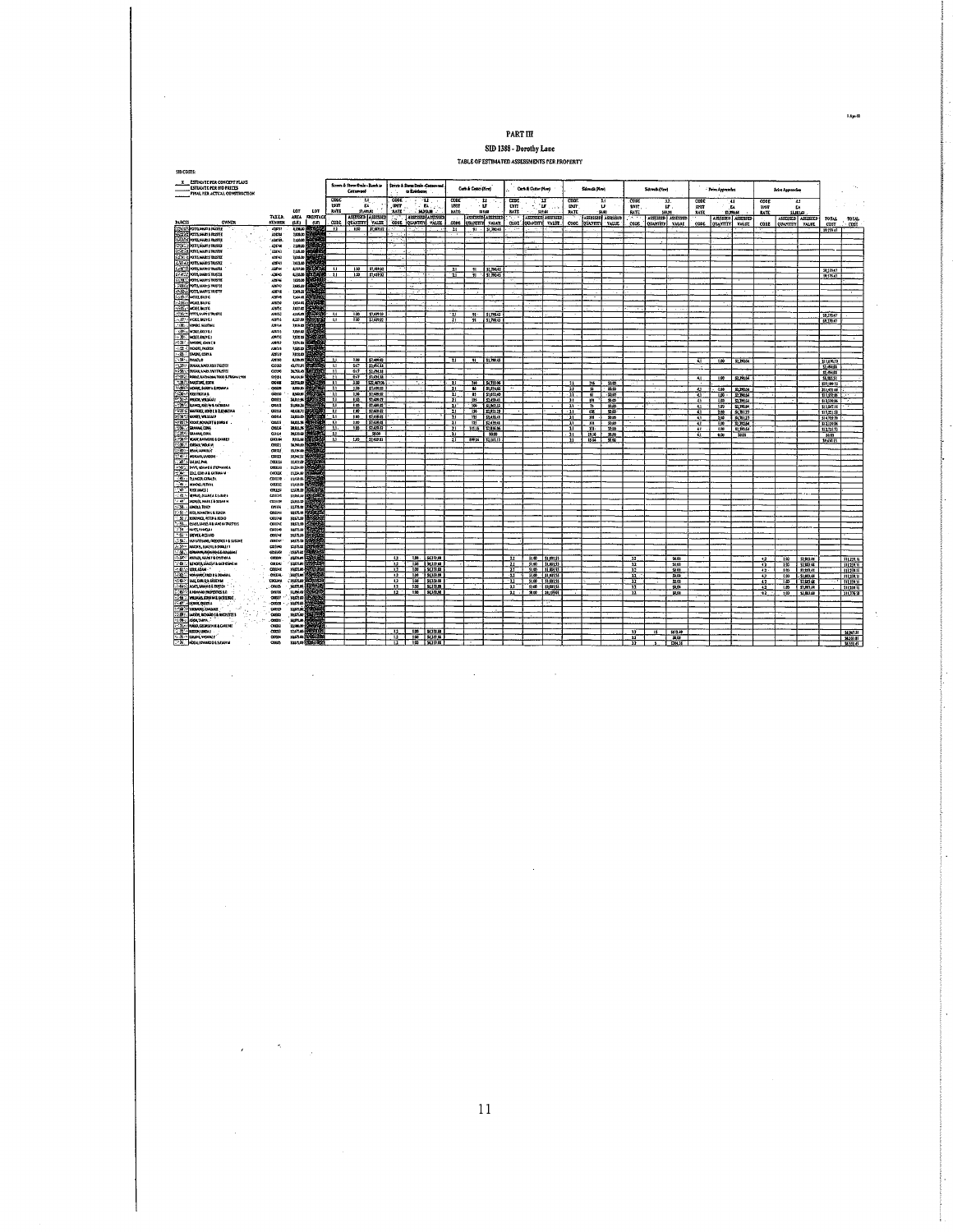### **RECOMMENDED BONDING COST ANALYSIS**

### SID 1388 -Dorothy Lane

#### **Street & Storm Improvements**

|                                                         |                                                   |    |                  | ≡ Bench to Cottonwood |     | Cottonwood to Hawthorn |
|---------------------------------------------------------|---------------------------------------------------|----|------------------|-----------------------|-----|------------------------|
| SID CONSTRUCTION COSTS                                  |                                                   | \$ | 405,646.11 \$    | 181,955.06 \$         |     | 223,691.05             |
| <b>ADMINISTRATION COSTS</b>                             |                                                   |    |                  |                       |     |                        |
| DESIGN AND CONSTRUCTION ADMINISTRATION                  |                                                   |    | \$41,697.43      | \$19,355.41           |     | \$22,342.03            |
| <b>GEOTECHNICAL REPORT</b>                              |                                                   |    | \$3,050.00       | \$1,525.00            |     | \$1,525.00             |
| POSTING & BONDING - ADVANCE COSTS (\$4.50 PER TAX CODE) |                                                   |    | 50.00            | \$0.00                |     | 50.00                  |
| SUBTOTAL ADMINISTRATION COSTS                           |                                                   | \$ | 44,747.43 \$     | 20,880.41 \$          |     | 23,867.03              |
| SUBTOTAL PROJECT COSTS                                  |                                                   | Ś  | 450,393.54 \$    | 202,835.47            |     | 247,558.08             |
| <b>LESS CONTRIBUTIONS</b>                               |                                                   |    |                  |                       |     |                        |
| CITY OF BILLINGS - STORM                                |                                                   | \$ | $(36,793.06)$ \$ | $(9,475.00)$ \$       |     | (27, 318.06)           |
| CITY OF BILLINGS - STREETS                              |                                                   | \$ | $(35,273.57)$ \$ | $(17,636.79)$ \$      |     | (17,636.79)            |
|                                                         |                                                   | \$ | \$               |                       |     | 分類など                   |
| PROJECT COSTS TO BE APPLIED TO SID                      |                                                   | Ś  | 378,326.91 \$    | 175,723.68            |     | 202,603.23             |
| <b>SID COSTS</b>                                        |                                                   |    |                  |                       |     |                        |
| ADMINISTRATION / FINANCE FEES (2.5%)                    |                                                   | \$ | 11,300.00 \$     | 5,250.00              |     | 6,050.00               |
| <b>ENGINEERING FEE (3.5%)</b>                           |                                                   | \$ | 15,820.00 \$     | 7,350.00              | s   | 8,470.00               |
| SID REVOLVING FUND (5%)                                 |                                                   |    | 22,600.00<br>-\$ | 10,500.00 \$          |     | 12,100.00              |
| BOND DISCOUNT FEE (2%)                                  |                                                   |    | 9,040.00 \$      | 4,200.00              | - 5 | 4,840.00               |
| INSURANCE COSTS (3%)                                    |                                                   |    | 13,560.00<br>-\$ | 6,300.00              | s   | 7,260.00               |
| <b>BANK FEES</b>                                        |                                                   |    | 1,000.00 \$      | 500.00 \$             |     | 500.00                 |
| <b>ROUNDOFF</b>                                         |                                                   |    | 353,09<br>ŝ      | 176.32 \$             |     | 176.77                 |
| TOTAL BONDING COST                                      |                                                   | \$ | 452,000.00 \$    | 210,000.00 \$         |     | 242,000.00             |
| <b>BONDS AWARDED TO:</b>                                |                                                   |    |                  |                       |     |                        |
| <b>INTEREST RATE</b><br>%                               | DATE BONDS ISSUED:                                |    |                  |                       |     |                        |
| BONDS @ \$                                              | <b>TOTAL ISSUE S</b>                              |    |                  |                       |     |                        |
| <b>PREMIUMS</b>                                         | - BONDS TO BE PAID ANNUALLY COMMENCING JANUARY 1, |    |                  |                       |     |                        |
| AND SHALL MATURE JANUARY 1,                             |                                                   |    |                  |                       |     |                        |
| <b>APPROVED THIS</b><br>DAY OF                          | 20                                                |    |                  |                       |     |                        |

 $1-Apr-10$ 

ENGINEER FOR THE DISTRICT

DIRECTOR OF FINANCE

**CITY ENGINEER**